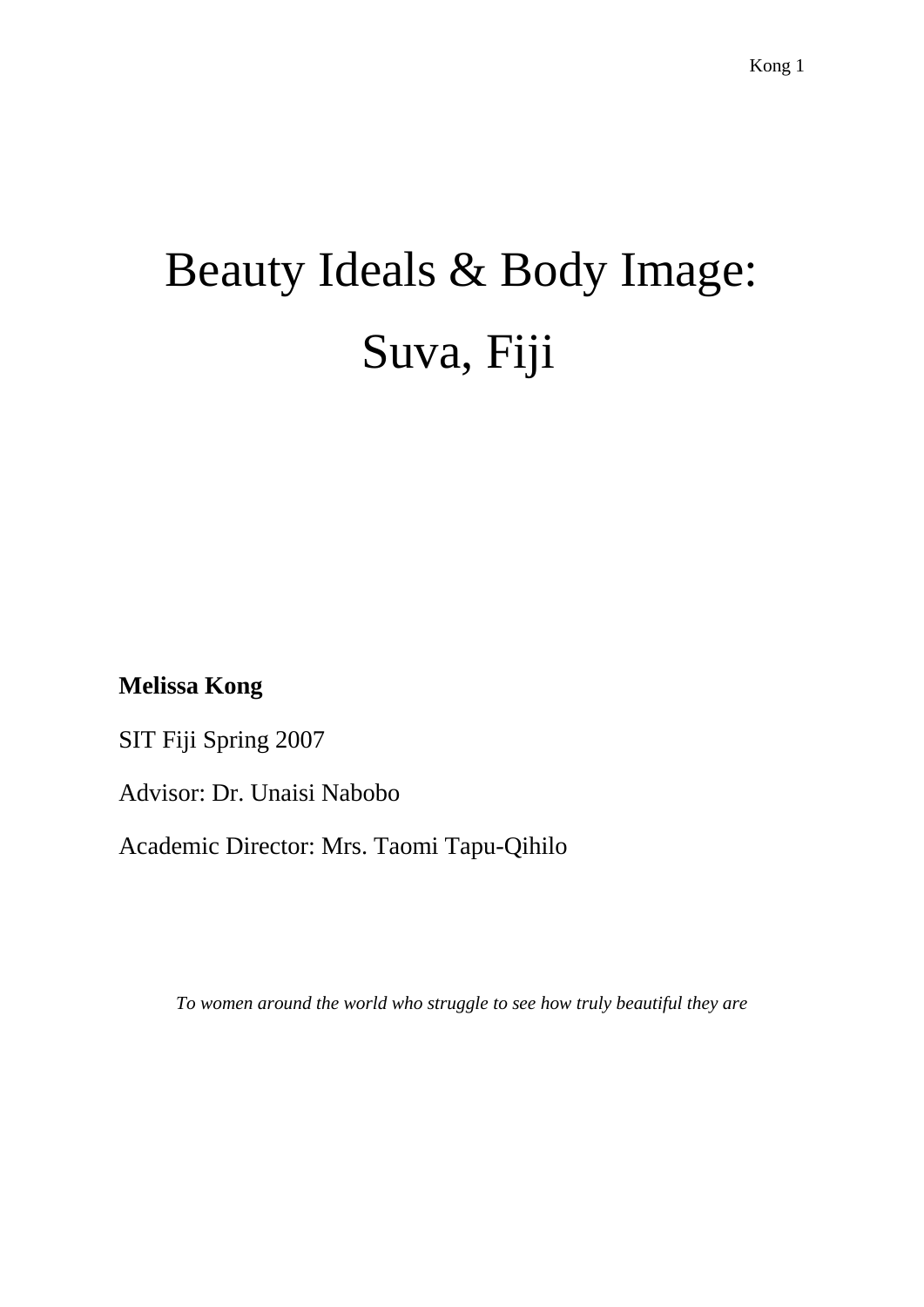# **Acknowledgements**

A warm thank you to Taomi Tapu-Qihilo for being such a strong person for all these months; Safaira for being the most fun assistant academic director ever; and Savaira- no one teaches Fijian better than you! Special thanks to my advisor, Dr. Unaisi Nabobo for not only guiding me through the logistics of this project, but for inspiring me to put all of my heart into it. Thank you to the Ali Family- I love you and will miss all of you dearly. To all of the young women who lent their time to me, you are all beautiful people and made this project possible. And finally, to all of the people who showed me throughout this semester that after every storm, a rainbow appears…even if you can't see it at first.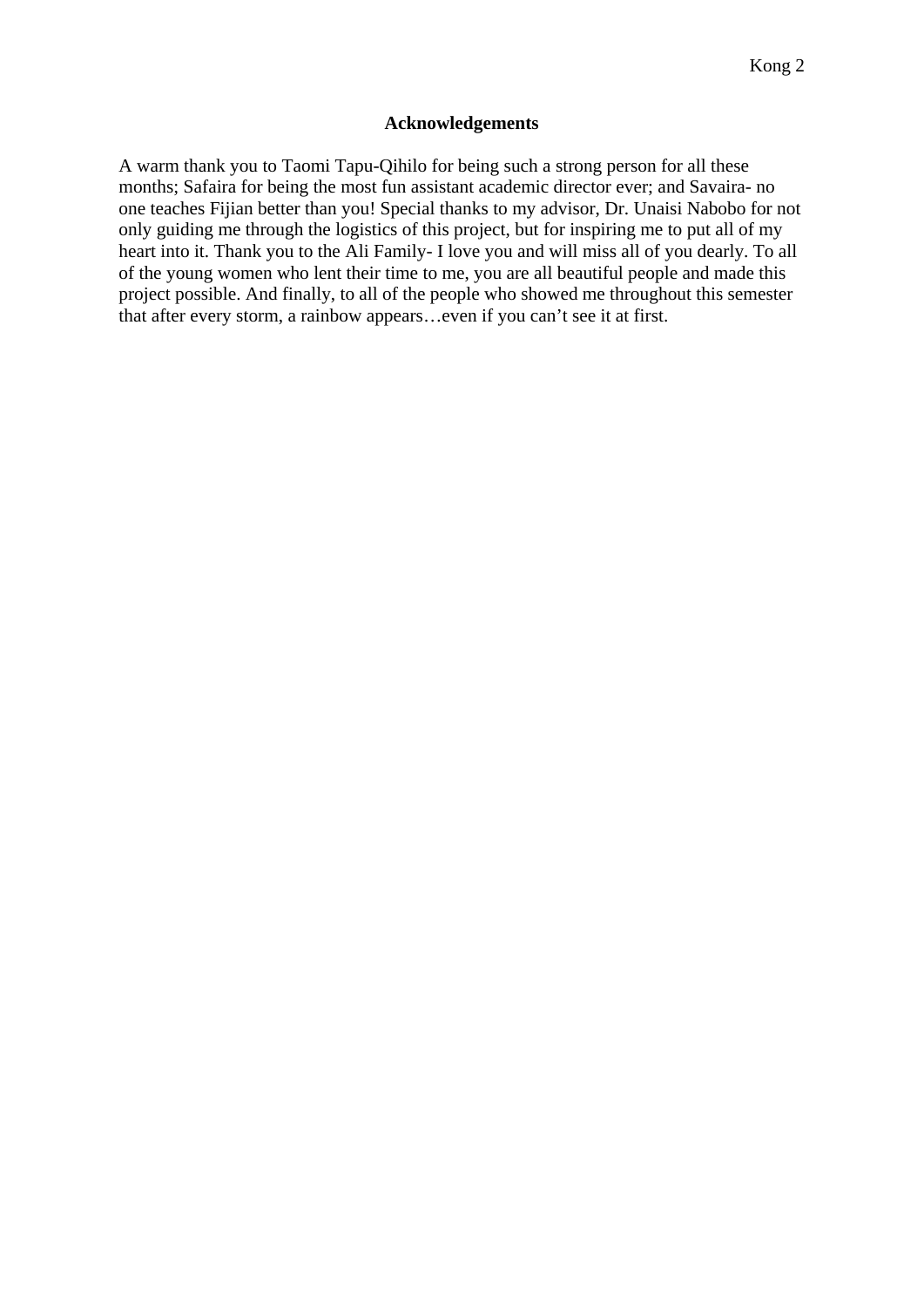#### **Abstract**

 Fiji is a country rich with traditions and culture. For many decades, the two dominant ethnic groups in Fiji- Indo-Fijians and Indigenous Fijians- have maintained their distinct cultural values and practices. As a country that is currently experiencing westernization, technological advancement, and the influx of mass media, cultural traditions, lifestyles, and ideals are changing rapidly. One such change from the traditional past is the emergence of a new body ideal and different beauty standards. In this research project, connections will be made between the past and present in regards to body and beauty ideals in Fiji. The differences and commonalities between Indo-Fijian and Indigenous Fijian beauty and body ideals will be assessed. Results from this research project will be comparatively analysed in relation to previous body image research in Fiji in order to look at the ways in which Fiji is changing and the potential future direction of body image and beauty ideals in Fiji.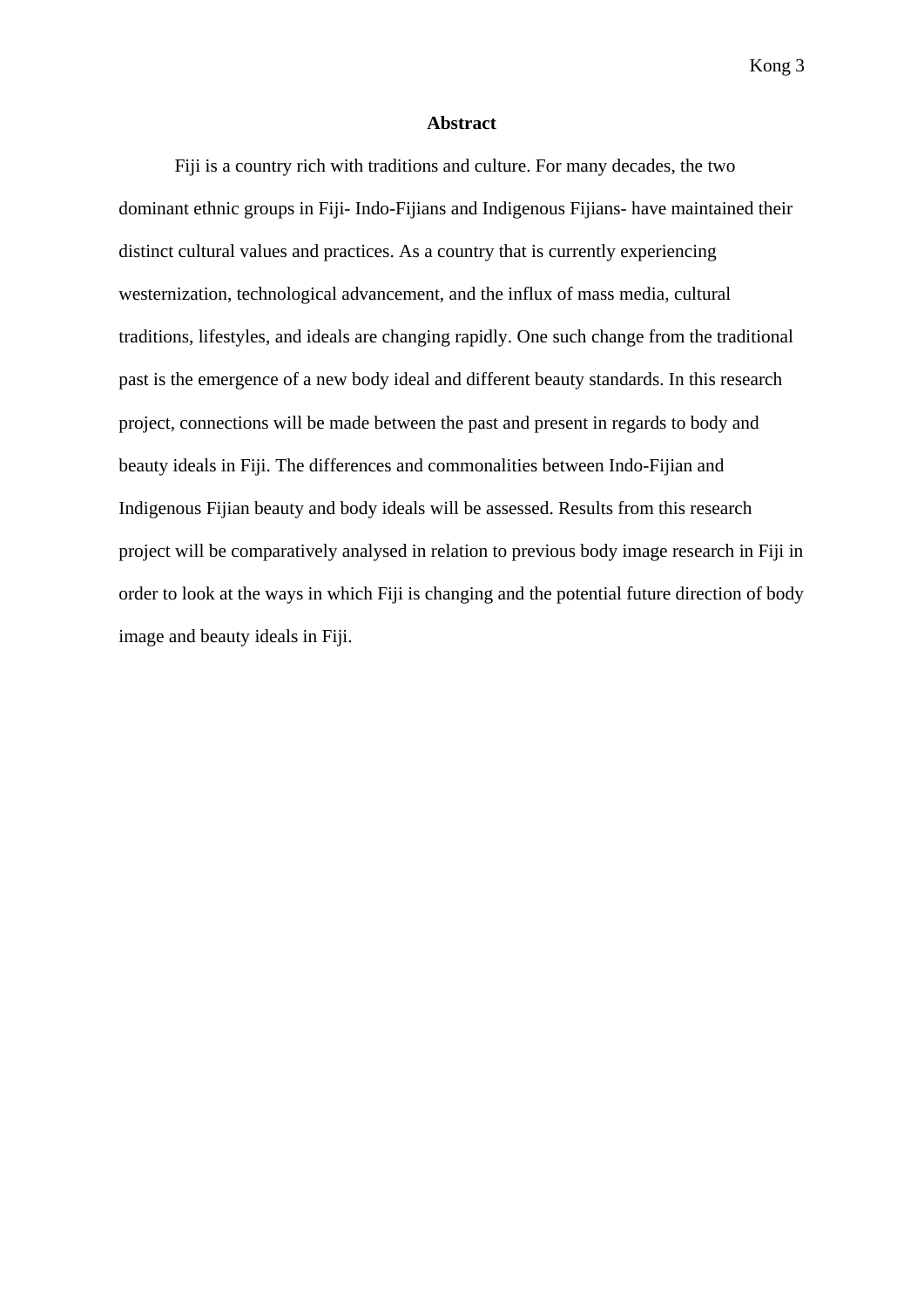# **Table of Contents**

| Body Image & Beauty Ideals: Fiji in the Past    |
|-------------------------------------------------|
|                                                 |
|                                                 |
| Body Image & Beauty Ideals: Where Fiji is Today |
|                                                 |
|                                                 |
|                                                 |
|                                                 |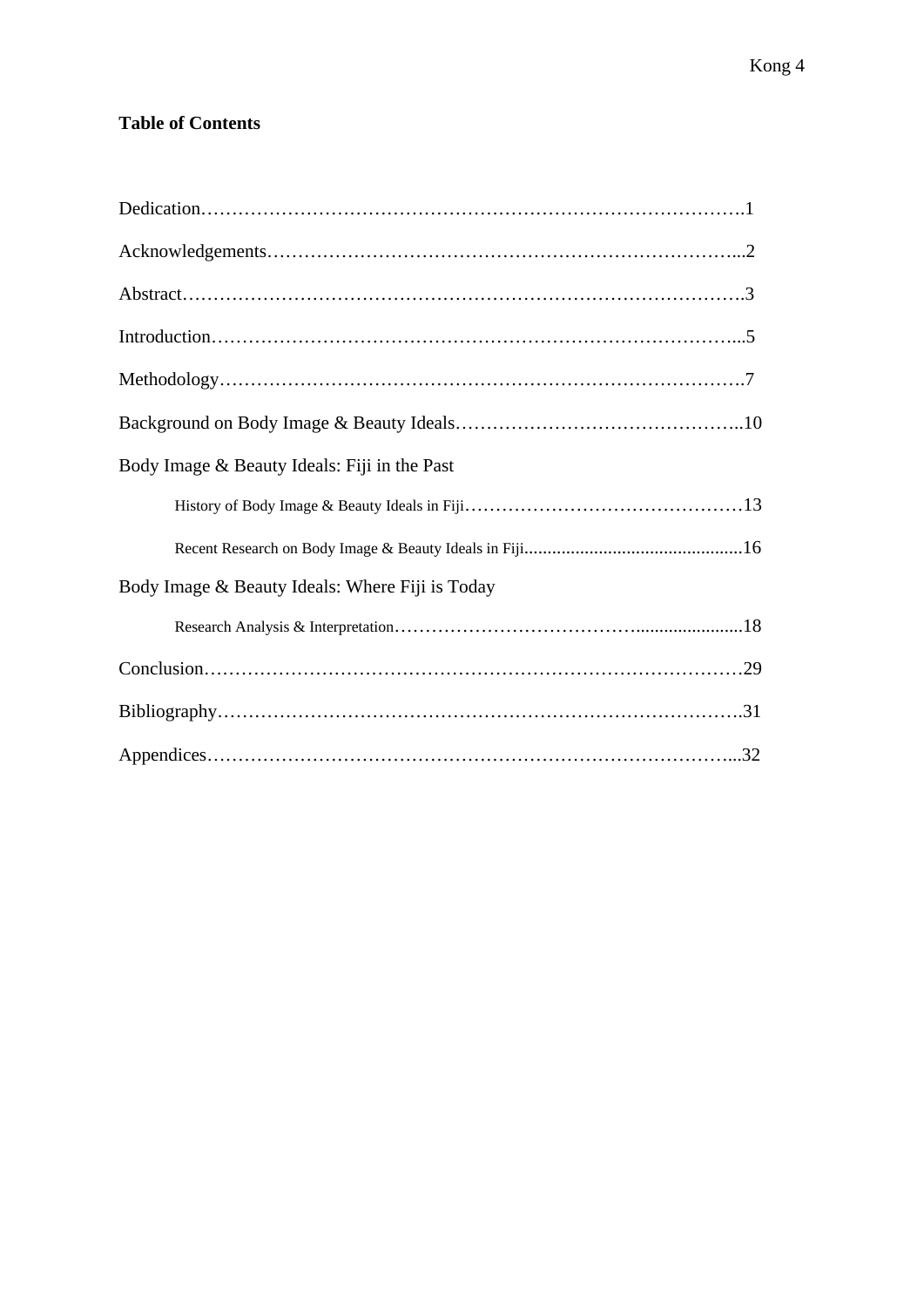# *Body Image & Beauty Ideals in Fiji: How Have Things Changed?*

In Suva, the capital of Fiji, two racially distinct populations dominate and coexist in a shared urban setting. While both Indo-Fijians and Indigenous Fijians maintain their traditional cultural values and practices, a unified culture is emerging as a result of integrated schooling, diverse neighbourhoods, and collective exposure to various media outlets. More than ever before, the two dominant cultures in Fiji are blending together. One of the most evident examples of this is the development of a single beauty ideal- one that has developed in and been perpetuated in large part by the media.

 While many Westerners are used to the existence of a particular body ideal, it is a fairly new phenomenon in Fiji. According to Anne E. Becker, an anthropologist that has done extensive research on body image in a handful of villages in the Sigatoka region of Viti Levu, a body ideal has always existed in Fiji. However, she argues that peopleparticularly women- are not as interested and invested in attaining this particular body ideal via dieting or exercising, unlike many women in Western countries such as Great Britain and the United States. However, in my research I have found that in Suva, Fiji today, there is a rather large interest and investment in attaining a particular body ideal; interestingly, this body ideal is similar to the Western body ideal.

 Is this similarity in body ideals coincidental or the result of a common factor? While some researchers argue that a similar body shape preference can be found in various cultures all over the world, several researchers found evidence that shows otherwise. In a 1983 study by Furnham & Alibhai, Kenyan and British participants were asked to rate a range of body figures (Becker 1995: 88). They found that Kenyan women had a relatively more positive evaluation of obese female figures than British women, likely because of the Kenyans' cultural association that body fat symbolizes sufficient food resources; in a country where food is scarce, a larger body is considered to be desirable. Anne Becker used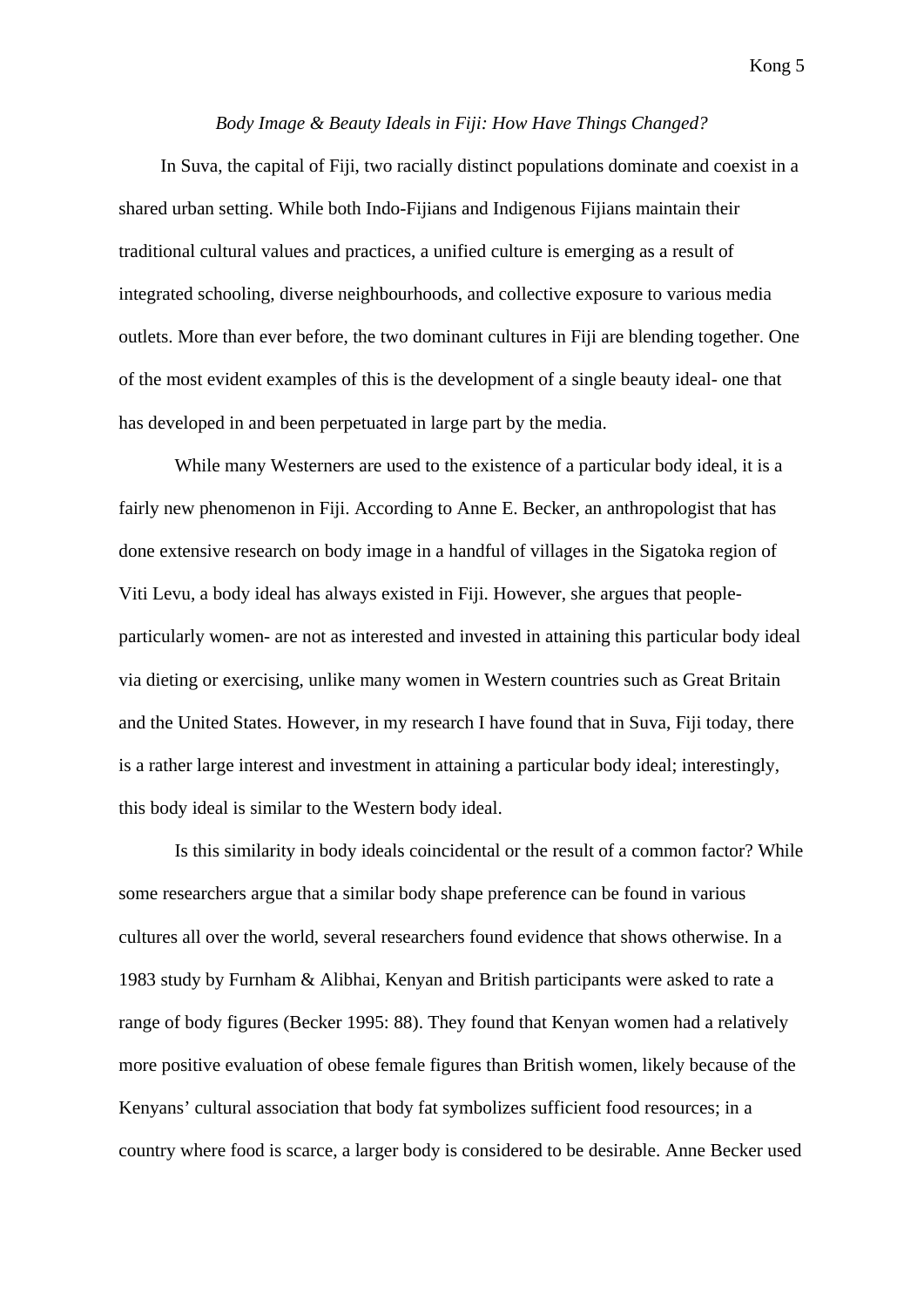Furnham & Alibhai's (1983) research as a springboard for her body ideal research in Fiji from January 1988 to April 1989. Becker found that Fijian women's ratings were closer to those of the Kenyan women than the British women; her justification for this finding was a high vulnerability to food shortage in Fiji as well.

If money and economy are the determining factors in the formulation of a beauty ideal, than it could be hypothesized that since Fiji remains a third world country today, there would continue to be a trend of acceptance for larger, and even obese, body shapes. However, my research findings indicate otherwise. Using Becker's research in both the late 1980s and the mid-1990s as a method of comparison, this research project was undertaken in order to assess what the current body ideal in Fiji is and to generate possible reasons as to why Fijian women (which in this study includes both Indian and Indigenous Fijian women) are experiencing the need to achieve a particular body ideal more than ever before.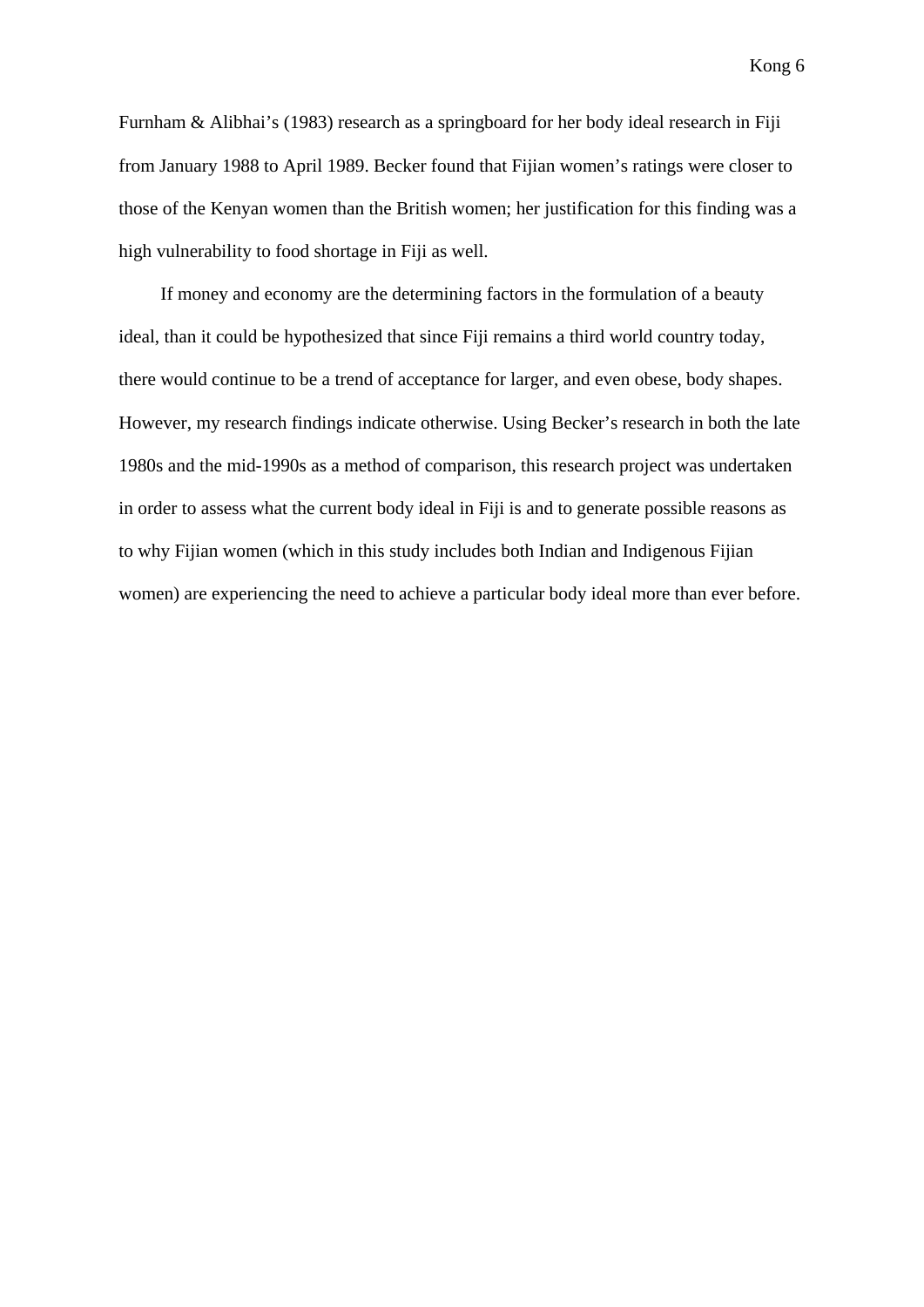# *Methodology*

My main objective in carrying out this research project was to determine whether there is a particular body ideal in Fiji, and if that body ideal is different in the capital city Suva than in the more rural village settings where Anne Becker performed her body image research in the 1980s and 1990s. I wanted to understand the degree to which people were satisfied with their current appearance, as well as what young women feel has most greatly impacted body image and beauty ideals in Fiji today. In addition, I wanted to add to Becker's research by including Indo-Fijian women, as the Indian population is almost equal to the Indigenous Fijian population in Fiji. Including Indo-Fijian women in my research allows me to compare differences and similarities in body and beauty ideals between the two dominant racial populations.

A total of 13 women between the ages of 15 -28 (*M =* 18) participated in my research. All 13 women completed a 5-page questionnaire regarding body image, beauty ideals, satisfaction with personal appearance, and personal background information such as body weight, height, family income, religion, ethnicity, and school. While most participants were of Indian (6) or Fijian (5) ethnicity, a young Banaban woman and a young Rotuman woman were included in this research because both have lived in Suva for a long period of time and have insight into Indo- and Indigenous Fijian perspectives regarding body image and beauty ideals. All of the participants reported having a religious affiliation; participants were Christian, Hindu, or Muslim.

A few requirements for participation in this research were that all participants had to be currently enrolled in secondary school or university; in addition, all participants had to be fluent in English, as all interviews and questionnaires were conducted and administered in English. In order to limit potential research weaknesses, I used both qualitative and quantitative research methods. As a quantitative research method, I used a questionnaire,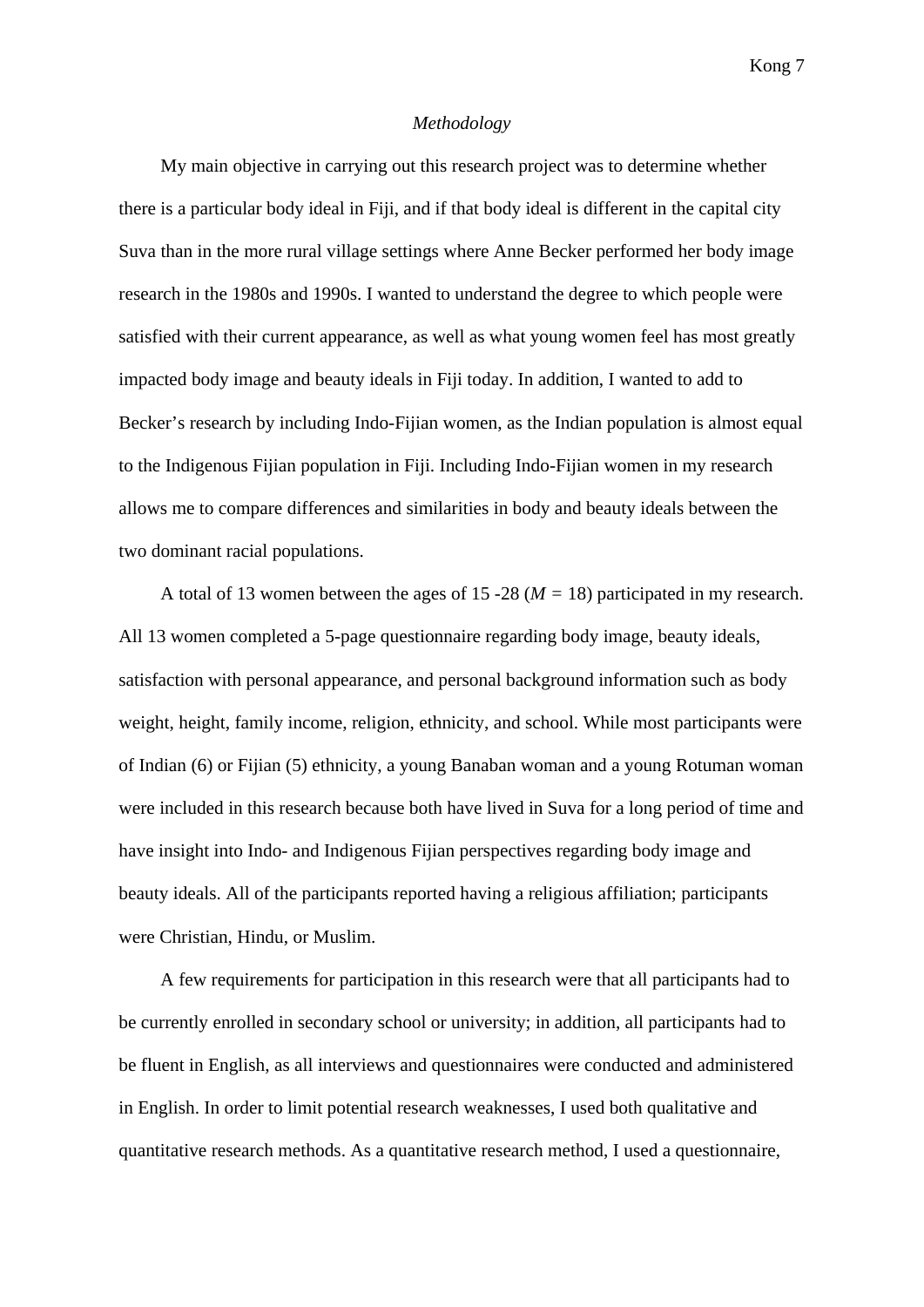which was more structured and carefully worded, allowing me to compare data between participants. In this questionnaire, I also used Furnham & Alibhai's (1983) body figure chart to compare my findings to previous research that has been conducted in Fiji regarding body image and beauty ideals. As a qualitative research method, I conducted informal interviews with a series of focus questions. The interviews were semi-structured; while similar questions were asked, wording varied slightly and not all questions were necessarily repeated during each of the interviews. While I initiated topic questions during the interviews, the focus questions were open-ended in order to generate as much information as possible from interviewees. All of the interviews were recorded and transcribed. For each of the 13 participants, the questionnaire was administered before the semi-structured interviews took place in order to limit my interaction with them during the interview portion from potentially influencing their questionnaire responses.

In addition, I conducted both group and individual interviews. My reason for using dual interview styles was to eliminate a potential research weakness, since group responses can vary in relation to individual responses due to the different nature of one-on-one and group interactions. My first group interview consisted of 4 Muslim-Indian women between the ages of 15-17, all attending Suva Muslim College. After each participant completed the questionnaire, a group interview was held in one of the participant's homes in order to provide an environment where the young women felt comfortable and open. Another group interview consisted of 5 women- 3 Indigenous Fijian women, one Banaban woman, and one Rotuman woman- between the ages of 17-18, all attending Saint Joseph's Secondary School. The interview was conducted in a classroom at St. Joseph's after each of the girls completed the questionnaire.

The remaining four interviews were conducted on an individual basis; three took place on the University of the South Pacific (USP), Laucala Bay campus with USP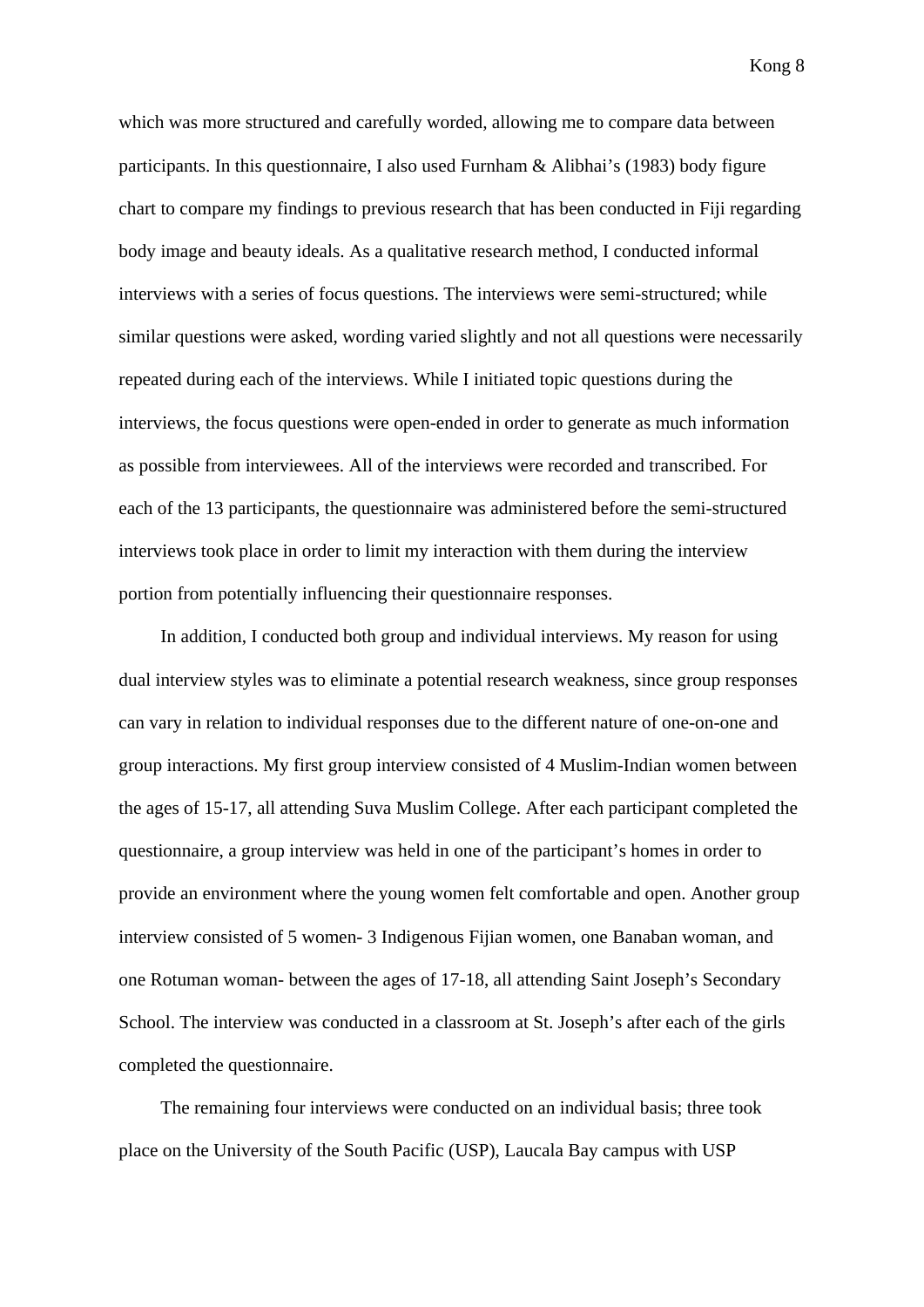students. The final individual interview was conducted in a quiet café in Suva city with a student from St. Joseph's Secondary School. None of the participants were given monetary compensation for their participation.

Originally, I intended to interview women between the ages of 17-21, as this is a period of physical and mental transition for most young women; but I expanded the age range because I found that older participants had a lot of valuable information to contribute to the topic of body image and beauty ideals in Fiji, particularly how body ideals have changed in the past 10 years. In addition, I was only looking to interview Indo- and Indigenous Fijian women. However, I realized that while my research revolves around the two major ethnic groups in Fiji, there were other ethnic groups that could provide another perspective and different insight on the topic of body ideals in Fiji today, as well as a less bias perspective on Fijian and Indian women's body types. Therefore, I included a Rotuman woman and a Banaban woman in my research as well.

I faced several challenges while conducting this research project. First, it was very difficult to ask young women that I did not have a personal relationship with for almost an hour of their time, which is approximately how long the questionnaire and interview took to complete. But I found that most women were willing to help me with my research, even without compensation. Another challenge was trying to formulate questions in ways that were culturally appropriate and easy to understand. Although all of the participants were fluent in English, there were several points throughout interviews where there were misunderstandings or my participants needed me to clarify a particular question. Similarly, not all of the participants felt comfortable being recorded or talking to a researcher that they did not personally know about the sensitive issues of body image, body satisfaction, and beauty ideals. Due to the highly sensitive nature of the topic, it was important for me to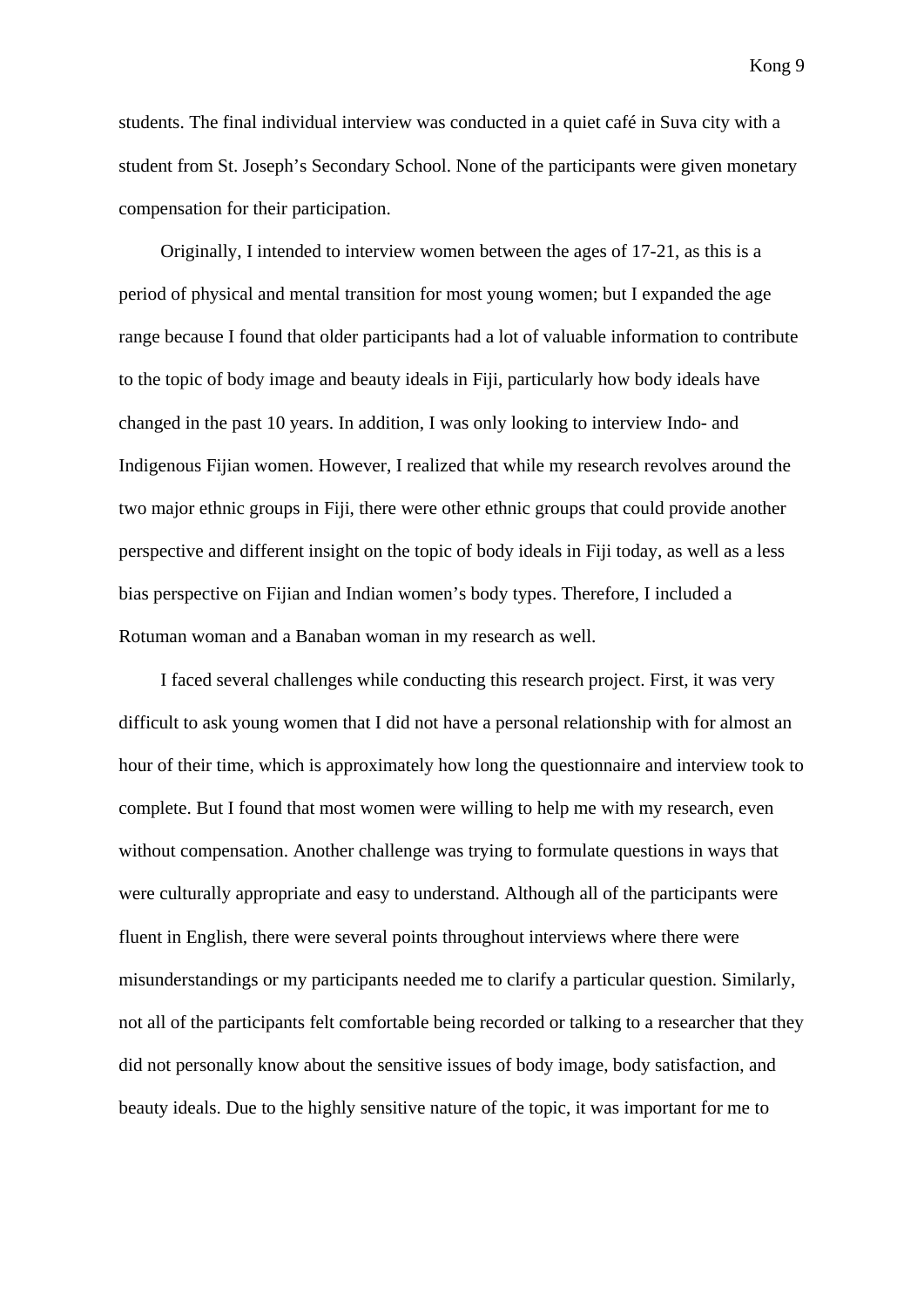start with broad questions and only begin discussing more personal questions after developing some rapport with the participants.

# *Background on Body Image & Beauty Ideals*

For many years, there has been a strong emphasis on appearance, particularly in first-world countries. Extensive research has been done regarding the effect of media, marketing, and celebrity culture on the formation of beauty ideals and the increasing occurrence of illnesses such as anorexia and bulimia nervosa. Nichola Rumsey, Professor of Appearance and Health Psychology at the University of West England suggests, "In current society, appearance-related norms are defined and perpetuated in many ways, with imagery in print, on television, and in films offering a particularly powerful point of social comparison through a constant barrage of messages about how we should look and behave" (Rumsey, 11). These images, which people see on an everyday basis, are no doubt impacting and shaping the way women think about and attempt to shape their bodies. With time, the problem only seems to be getting worse, with women dying of self-starvation and unrealistically thin models and actresses ruling the runways and starring in films.

In 2004, research indicates that as many as 92% of teenage girls in the United Kingdom are unhappy with their body shape (Rumsey 3). Disturbingly, during a 1993 survey in the United States by Prokhorov et al., their sample of 2406 adolescents rated appearance as being the most valued characteristic over school performance, money, food, family, exercise, and friends (Rumsey, 71). Body image and self-esteem issues in Western societies are mirrored in the incredulously high number of plastic surgeries performed. In 2000 alone, about 7.4 million plastic surgeries were performed in the United States (Quart 148). And, from 2000 to 2001, the number of cosmetic surgeries performed on teenagers (18 and under) jumped 21.8%, from 65,231 to 79,501 (Quart 148). These statistics are a testament of people's desire to change their bodies to achieve a particular beauty ideal, even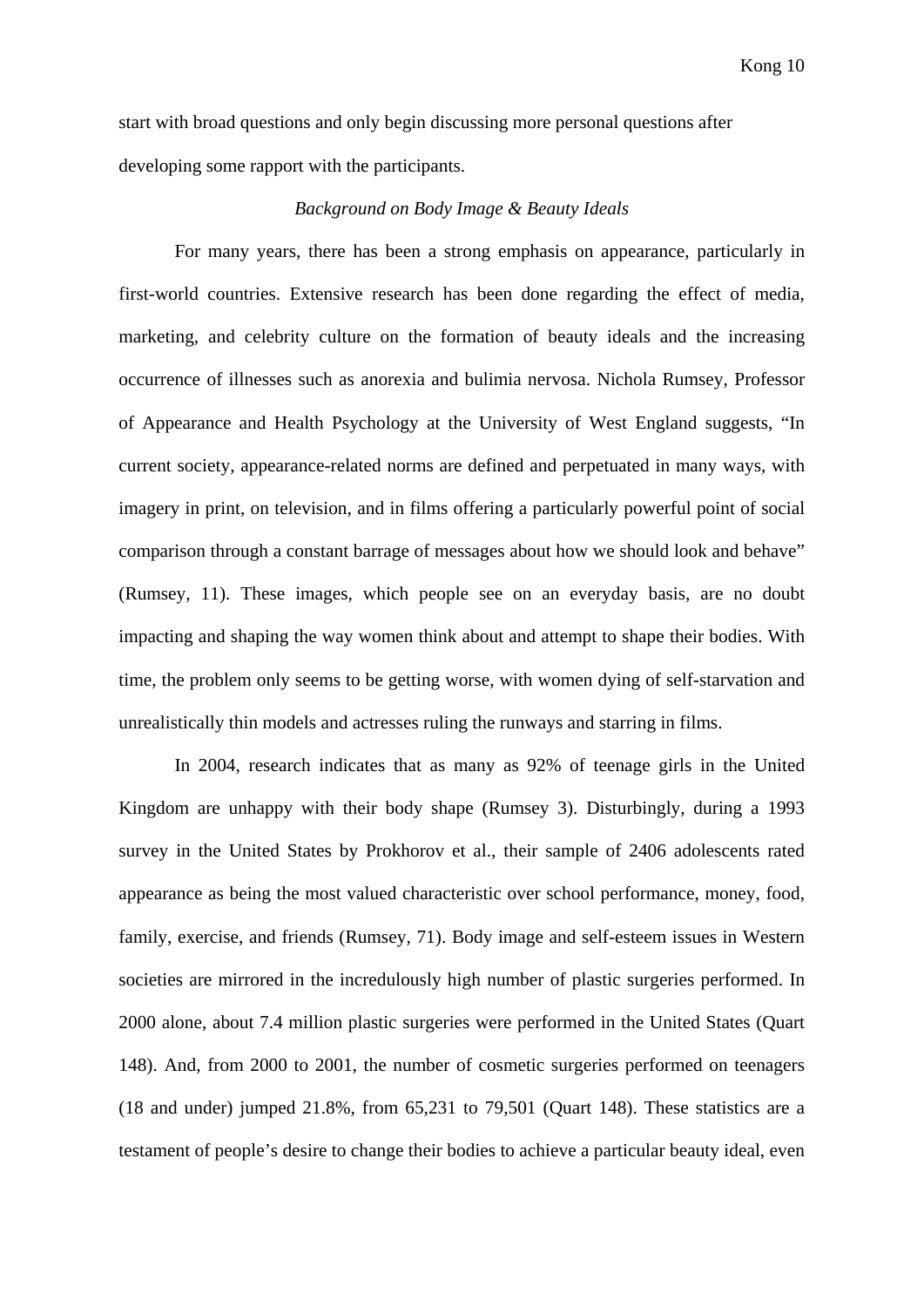if that means taking extreme measures. Teenagers are particularly influenced by body and beauty ideals, as their need to conform and seek approval from peers is extremely high at this life stage. More than ever before, body shape and appearance issues are dictating the lives of women- how they feel about themselves, how they eat, and how they use and misuse their bodies.

 How did this 'thin ideal' become the dominant image in the media to begin with? Research psychologists have suggested that portraying physically attractive people in advertisements results in "greater attention being paid to the advertisements increases the amount of attention viewers focus on the product, and increases their willingness to buy and makes it more likely that they will actually purchase the product" (Rumsey, 17). Each year, billions of dollars are invested in marketing a variety of products to teenagers in firstworld countries, such as the United States and Great Britain. The success of this marketing comes as a result of stimulating a desire to develop and project a particular identity by making young women feel unique and different. "A remunerative strategy for marketing health, beauty, and fashion products, for example, is to create an awareness of a 'gap' between the consumer and the ideal, and then to promise (and sell) the solution in a product (Becker 2004: 534)." In a social context in which the perfectly sculpted bodies of models and celebrities are used to sell products and services that are tied with highly valued attributes, such as wealth, happiness, and beauty, women- and especially teenagers- begin to feel an undeniable, strong pressure to purchase and consume whatever it takes to reach some ideal state.

 Therefore, the media has a profound effect on women- particularly young womenbecause it promotes an ideal and sells to its viewers the way to achieve an ideal in the form of a product or a service. However, with this marketing scheme comes a huge negative effect; by creating this 'gap' between what one is and what one should be, women are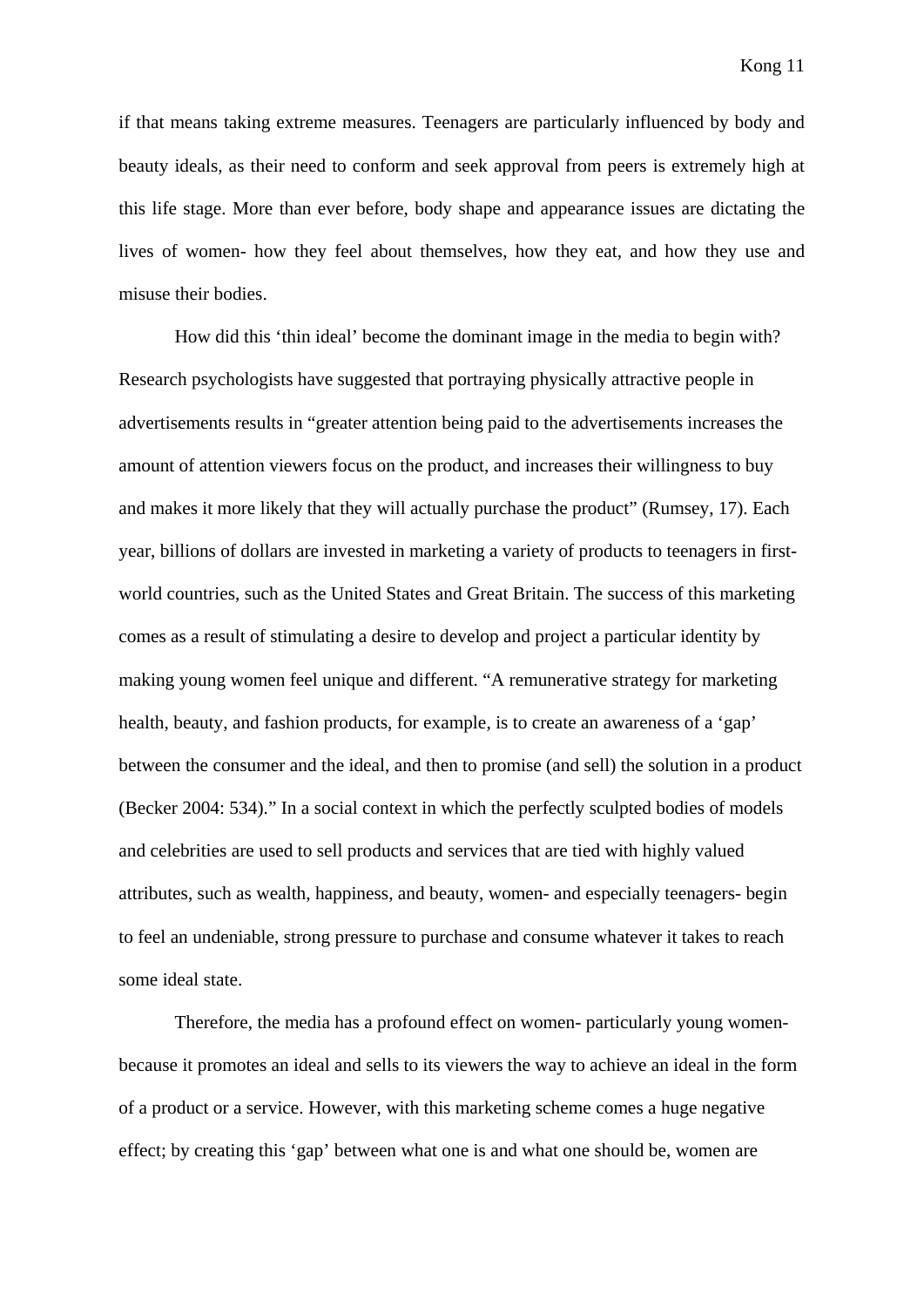beginning to feel inadequate and unhappy with themselves as they are. And, while many people would agree that happiness and a 'good life' involve much more than external appearance, most people also 'pander to the superficial ideology in which beauty and attractiveness are linked with all things desirable (Rumsey, 12)." As hard as one may try, it is difficult to ignore something as prevalent and pervasive as the media.

 Unfortunately, while marketers and advertisers could potentially sell products and services in a less detrimental way, the body became the media and advertisement 'scapegoat' because it is "one of the few social markers accessible to individual control…it has great appeal as a target of manipulations" (Becker 1995: 66). The body is one of the few things that each individual has personal control over and the ability to shape. Hence, the development of a lucrative market based on physical appearance.

 While the media and the "thin ideal" are now engrained in the lives of first-world citizens, they are not yet global realities. In many third-world countries, where media and technology are less accessible and some cultures still remain relatively unexposed to the images of unrealistically thin women, body ideals and beauty standards can and do vary greatly from Western body ideals and beauty standards. However, research from the past 20 years has shown that even in third-world countries, which are now being influenced by technological advancement and the media as well, are experiencing the detrimental impacts of technological advancement and information sharing that first-world countries have faced. One such impact has been the emergence of a dominant body ideal, leading many women to feel inadequate, consumed by their appearance in ways that they never were before. This trend is currently occurring in Fiji, and change is happening at a very fast rate. While research on body image and beauty ideals in Fiji is limited, there have been several research projects conducted in the rural Nadroga area of Fiji in western Viti Levu. I will review this past research and use it as a point of comparison for my research findings.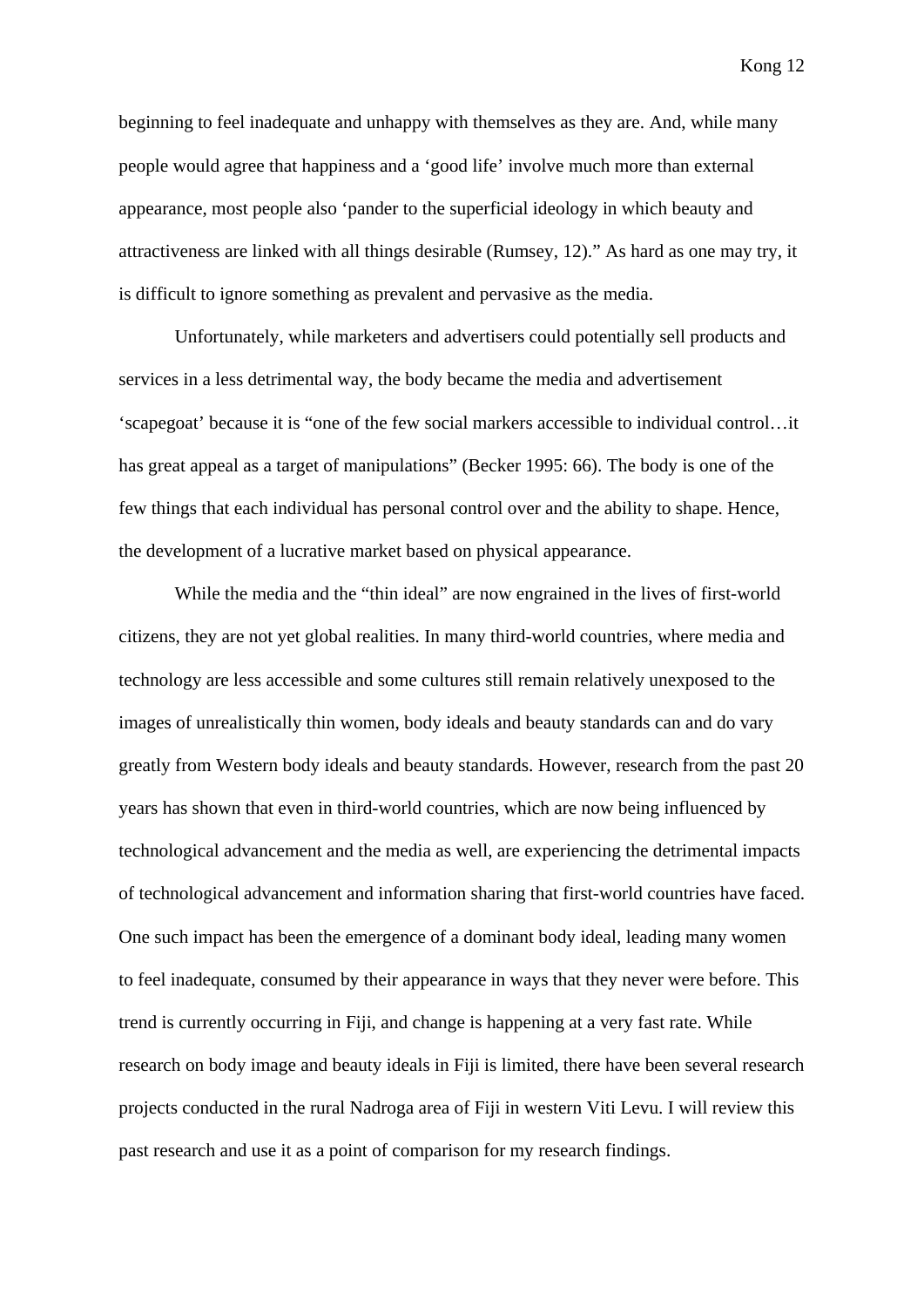#### *History of Body Image & Beauty Ideals in Fiji*

While beauty ideals in Fiji may have fluctuated with time, a beauty ideal has always existed in that Fijians have a construct of beauty and admire a culturally determined body shape ideal. In addition, Fijians attribute certain values to a particular body ideal. Anne Becker suggests that the only difference between body ideals in the West and in Fiji is what that respective ideal actually is and the degree to which people are interested and invested in attaining the ideal body. Becker suggests that the cultivation and maintenance of the body is indicative of particular cultural values, in both Western societies and in Fiji. For instance, the fascination of Westerners with their bodies as representations of their "inner selves" is indicative of the construction of the "self" in the West as autonomous and independent (Becker 1995: 3). On the other hand, the cultivation and maintenance of the body in Fiji is consistent with the Fijian conceptualization of the "self" as dependent and part of a larger community (Becker 1995:3).

 Regardless of the particular culture one lives in, the existence of a body ideal suggests that there is a "participation in a matrix of values and institution of the greater community (Becker 1995: 4). So, the existence and acceptance of a body ideal in Fiji is indicative of an understanding and investment in a particular set of cultural values and norms, which ultimately exist to provide unity and harmony within a society. According to Becker, "the body emerges as a space for communication between the self and the community. The key issue is not how the body is cultivated, but rather, by and for whom it is cultivated (Becker 1995: 5). While in almost every society the body is cultivated by an increase or decrease in exercise and food intake, what differs from one society to the next is the people who are made responsible for cultivating the 'body' and the people for whom the 'body' is cultivated.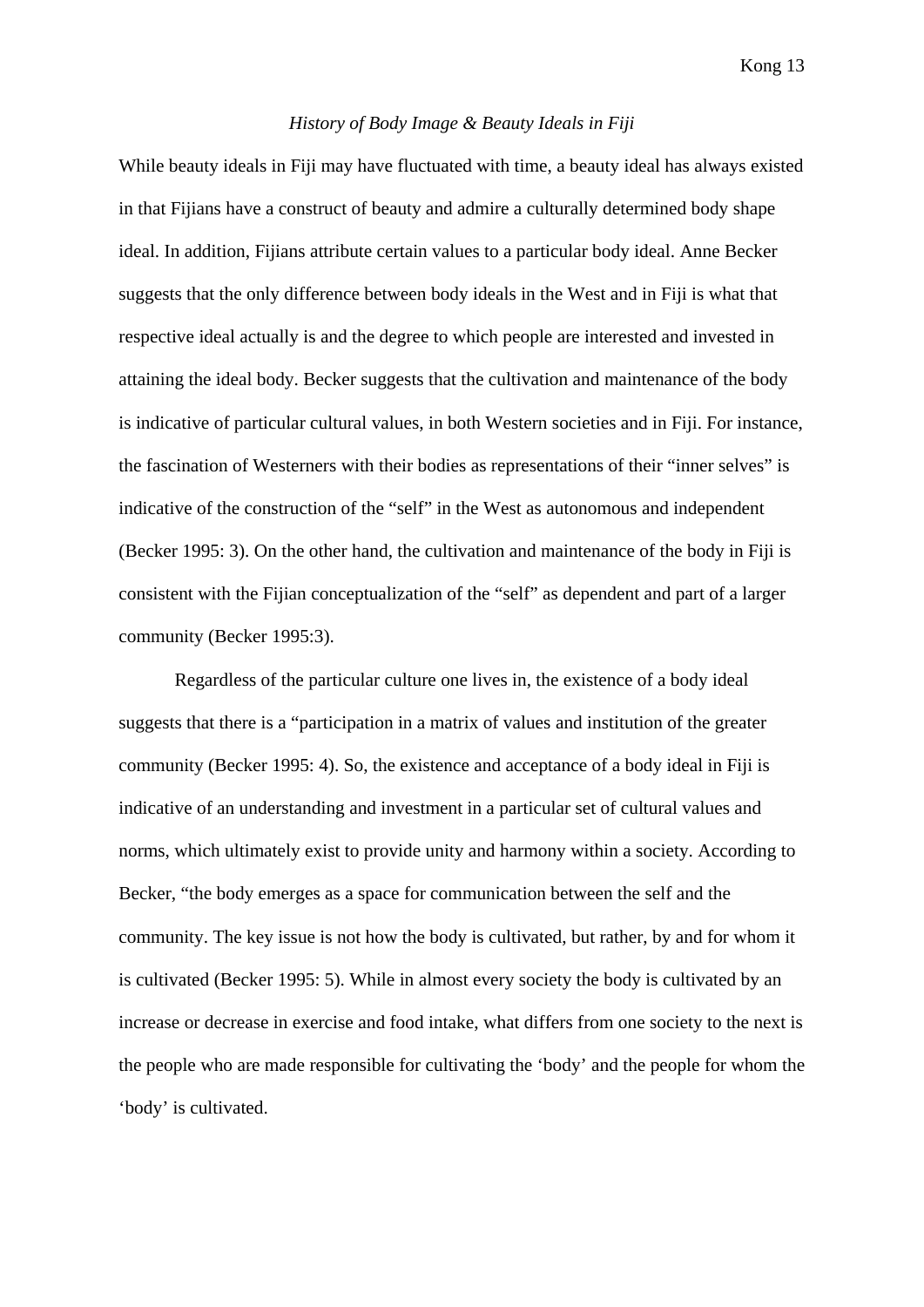Unlike Western societies, the "body" in Fiji has historically been a representation of a collective rather than the individual in the sense that it does not represent one's "inner self." Rather, it represents the culture and family that one is a member of. As a result, the body is meant to be worked on by others as opposed to the self, usually through the careful preparation and encouraged consumption of food by one's family and community. The body ideal in Fiji has traditionally been a bigger, more muscular build, as this body shape is a sign of being well cared for and fit for performing vigorous work. Fijians in the past were not even motivated to reshape their bodies because while Fijian women expressed admiration for the particular aesthetic appeal of certain body features (e.g. large calves and a body that is *jubu*, *vina*, or robust), they did not express an interest in or focus on efforts toward attaining this culturally idealized shape. For Fijian women, the body wasn't meant to be shaped by the self, but rather, by the community in which one lives and the family one is part of. Interestingly, exercise never used to be as big of a concern for Fijians, as it comes unconsciously and daily for most while performing household and family chores both inside and outside the home.

While there is a preference for larger, more robust bodies in Fijian society because this shape is associated with the positively valued traits of vigour and ability to work, there is an interesting absence of interest and investment in viewing one's body as a personal project. So, what differentiates Fijians from Westerners is the degree of interest in attaining a particular body ideal as an exercise in "self-enhancement". However, it should not be concluded that Fijians are unconcerned with body weight: "Fijians are extraordinarily attentive to fluctuations in weight and make frequent and direct comments, which speculate on the etiology of the changes, relating them to disturbances in the social milieu or alternatively to a caretaker's social skills (Becker 1995: 10-11)."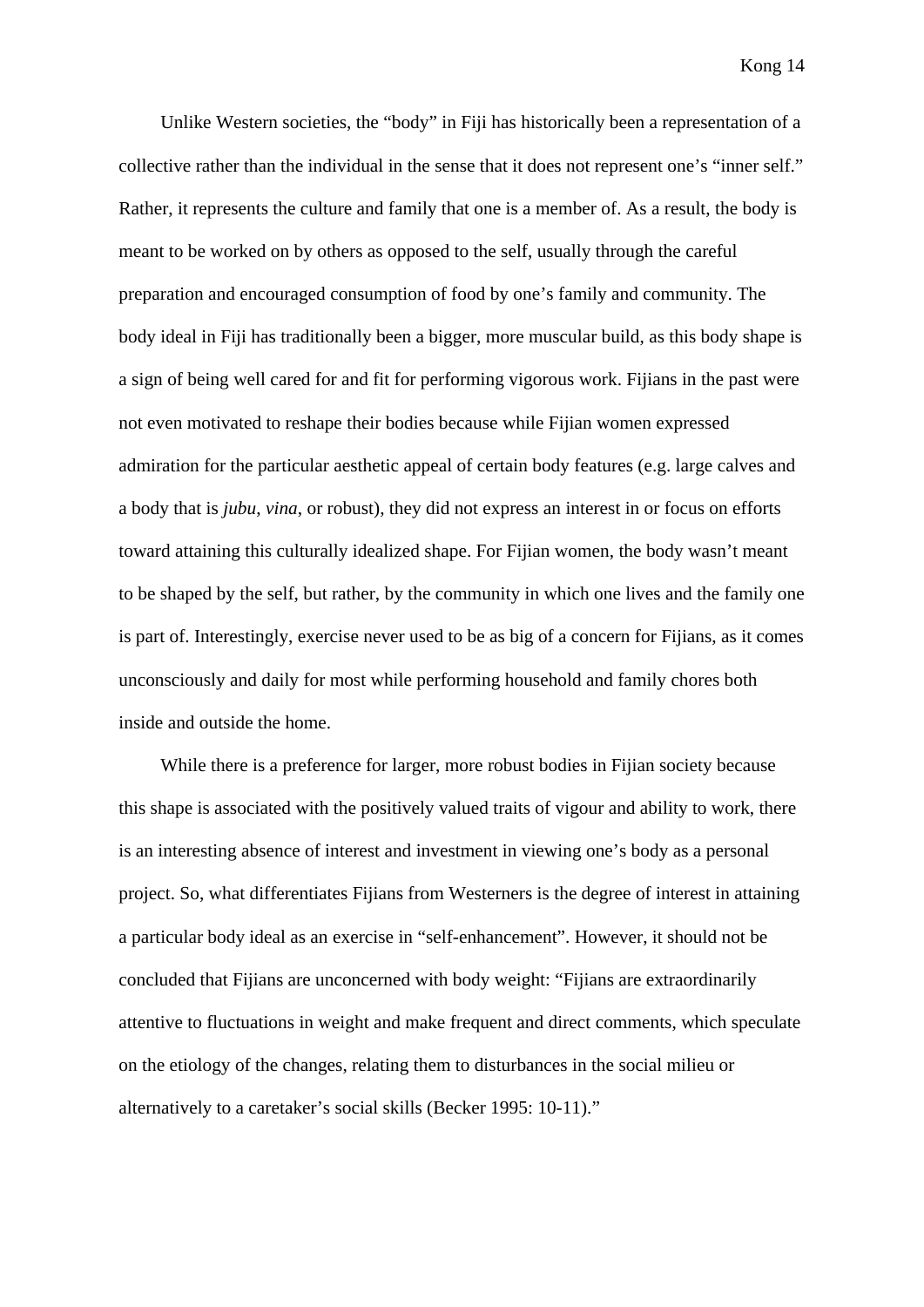The notion of being "well cared for" is a huge part of traditional Fijian culture. In regards to body morphology, "care" is displayed through the labouring of communities on its member's bodies. One is expected to allow others to shape his or her personal body; unlike Western societies, the body was not meant to be personally cultivated in Fiji in the past. In allowing others to cultivate the body, one establishes their social presence in Fijian societies by engaging in and abiding by the complex social rules relating to informal and formal "care", which is of upmost importance to Fijians.

Prior to the 1990s, anorexia and bulimia nervosa were thought to be rare or nonexistent among ethnic Fijians. The two traditional locally-defined eating disorders were *macake*, which is a loss of appetite rather than a suppression of appetite, and the commonly used phrase, 'going thin.' The existence of these locally defined eating disorders indicated that there is indeed an astute awareness of the body and its cultivation or lack thereof. Both of these locally defined eating disorders reflect a huge social concern with appetite and a fear of weight loss.

In Becker's research from January 1988 – April 1989, she found that while overweight and obese shapes were given a low rating for attractiveness by research participants, Fijian women gave these body shapes a high quality of care (*viqwaravi*) rating. Overall, Becker found that there was an inverse relationship between thinness and quality of care. Although perceived quality of care peaked in the higher end of the mid-range shapes, this rating remained relatively high even among the more obese shapes (Becker 1995: 92). This demonstrates that for Fijian women, assessing an "ideal" shape based just on how people rate bodies for attractiveness would be misleading because there are other qualities that are valued just as much or even more than attractiveness, such as a body that is "well-cared" for, which can also be viewed as the "ideal" body shape in a society where quality of care is weighed so heavily.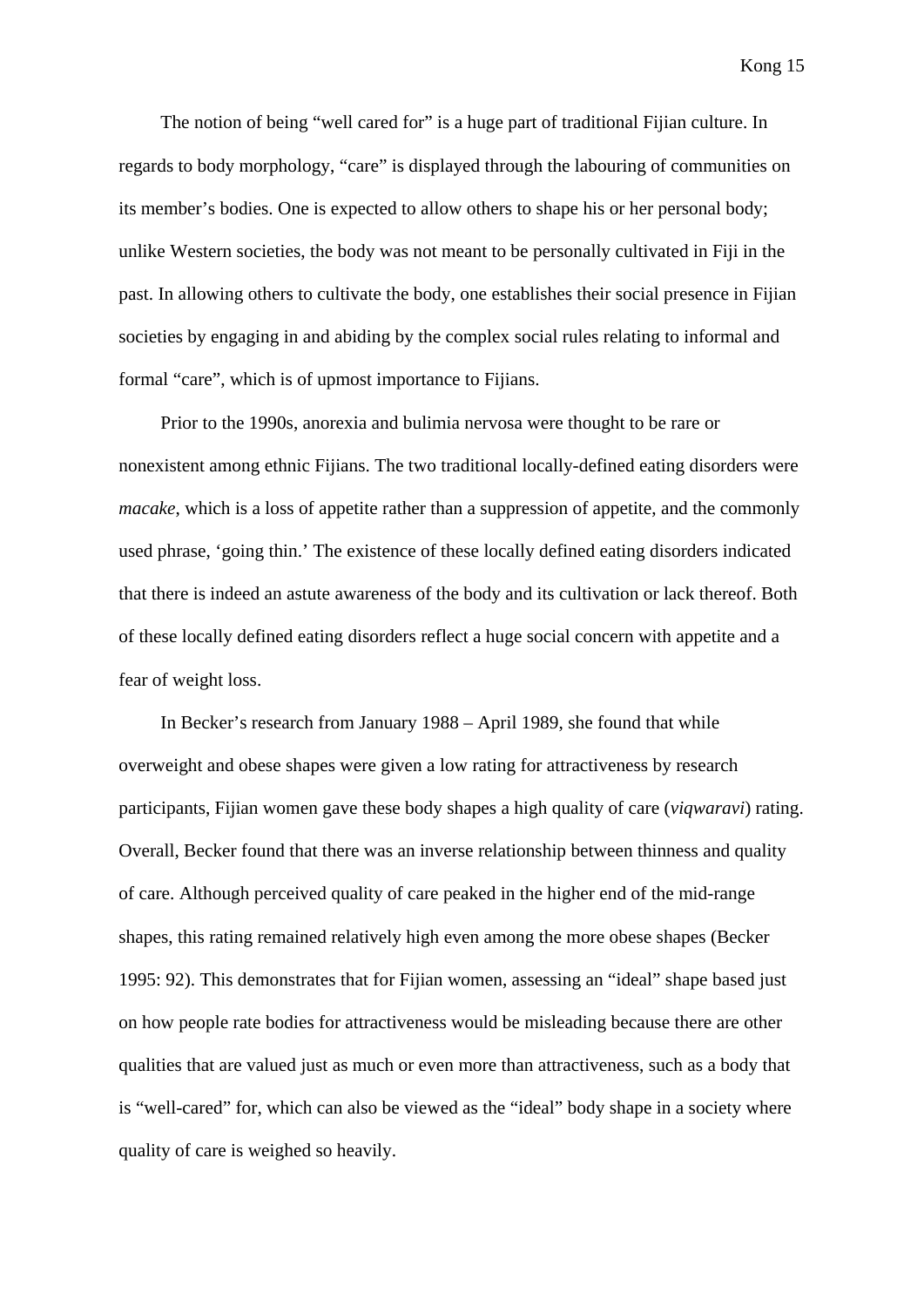And, as previously suggested, Becker noted that while she found that there was a particular body shape ideal in Fiji, there was also a paradoxical absence of interest in working to attain that ideal by dieting or exercising. Most likely, this is because in Fiji, the body was traditionally regarded as something to be moulded by others- particularly family members and communities- rather than by the 'self'. The 'body' in Fiji is a representation of a larger cultural reality, which is that Fijians define themselves not on the basis of autonomy, but on the basis of being a member of a collective community.

# *More Recent Research on Body Image in Fiji*

In 1998, Anne Becker did another research project in Fiji. This more recent study examined the impact of the introduction of television on ethnic Fijian adolescent girls' identity and body image in rural Fiji. She colleted narrative data from 30 schoolgirls in 1998- three years after the introduction of television into their community (*M =* 16.9 yearsold). Results showed that there was a dramatic increase in indicators of disordered eating during the three years following the introduction of broadcast television with Western programming to this community- a period that was also a time of rapid social and economic transition. She found that television did appear to have shifted and redefined body ideals and aesthetic presentation, and stimulated a desire to acquire elements of the lifestyles portrayed. Especially striking, Becker found that particular comments by participants reflected a motivation to reshape their bodies, which was very different from the traditional Fijian way of thinking about the 'body.'

Interestingly, many women made comments suggesting that social and economic success were related to being slim and weighing less. Becker suggests, "Television has certainly imported more than just images associating appearance with material success; it has arguably enhanced reflexivity about the possibility of reshaping one's body and life trajectory, and popularized the notion of competitive social positioning" (Becker 2004: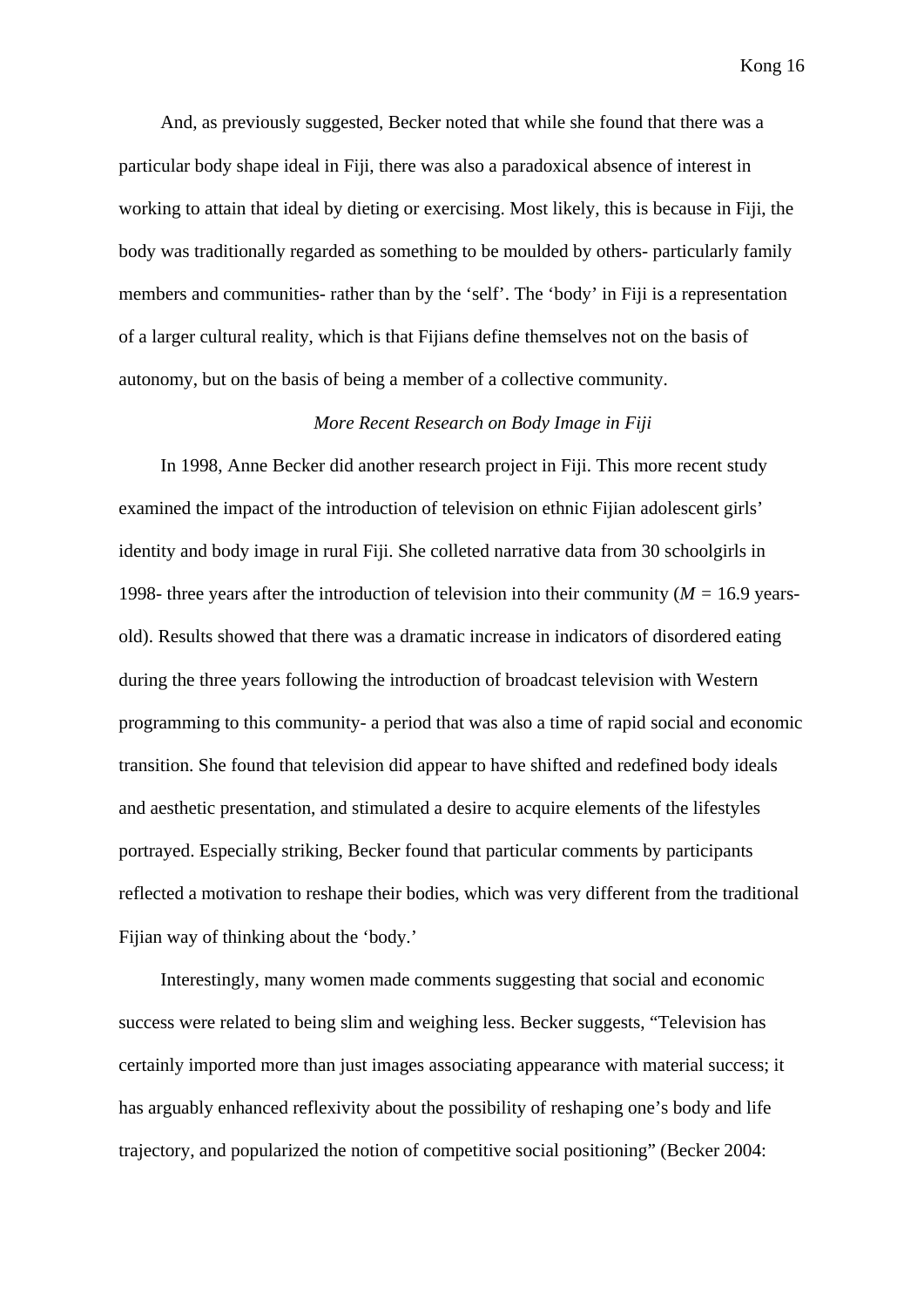552). So, in a time when Fiji is in a period of social transition, women in Fiji are exposed to the body ideals and beauty standards that are present in the media and make the connection between particular cultural symbols (e.g. body appearance and thinness) and enhanced social and financial status. Traditionally, Fijian culture has not generally supported social mobility, aspiration to higher education, and social pretension- these things were actually criticized and actively discouraged in Fijian communities. Becker's finding that more and more women wish to achieve a thin body ideal highlights the contrast between traditional and modern perspectives in Fiji and ties this shift to the recent influx and impact of the media on Fijians.

One might wonder how imported media images originally intended for audiences in first-world countries- such as American movies and British magazines- could have as strong an influence on a small island nation like Fiji. But, "Western-identified images and products may be especially powerful in non-Western contexts precisely because of their perceived 'exclusivity'" (Mazzarella 2003, in Becker 2004: 537). Hence, Western media images may have an even stronger impact on women in Fiji, which would explain why the media has influenced beauty standards and body ideals in Fiji so rapidly.

Participants' responses in this study also reflect a complicated reshaping of personal and cultural identities, which comes as a result of women's endeavours to reshape their bodies. This is in direct opposition to traditional beliefs regarding the 'self' in Fiji, where identity was never fixed in the body so much as it was in family, community, and relationships with others. Even more interestingly, data results show that Fijian women regarded television characters as role models. According to Becker, this admiration and desire to emulate television characters "appears to stem from recognition that traditional channels are ill-equipped to assist Fijian adolescents in navigating the landscape of rapid social change in Fiji" (Becker 2004: 551). But, while foreign role models may help to ease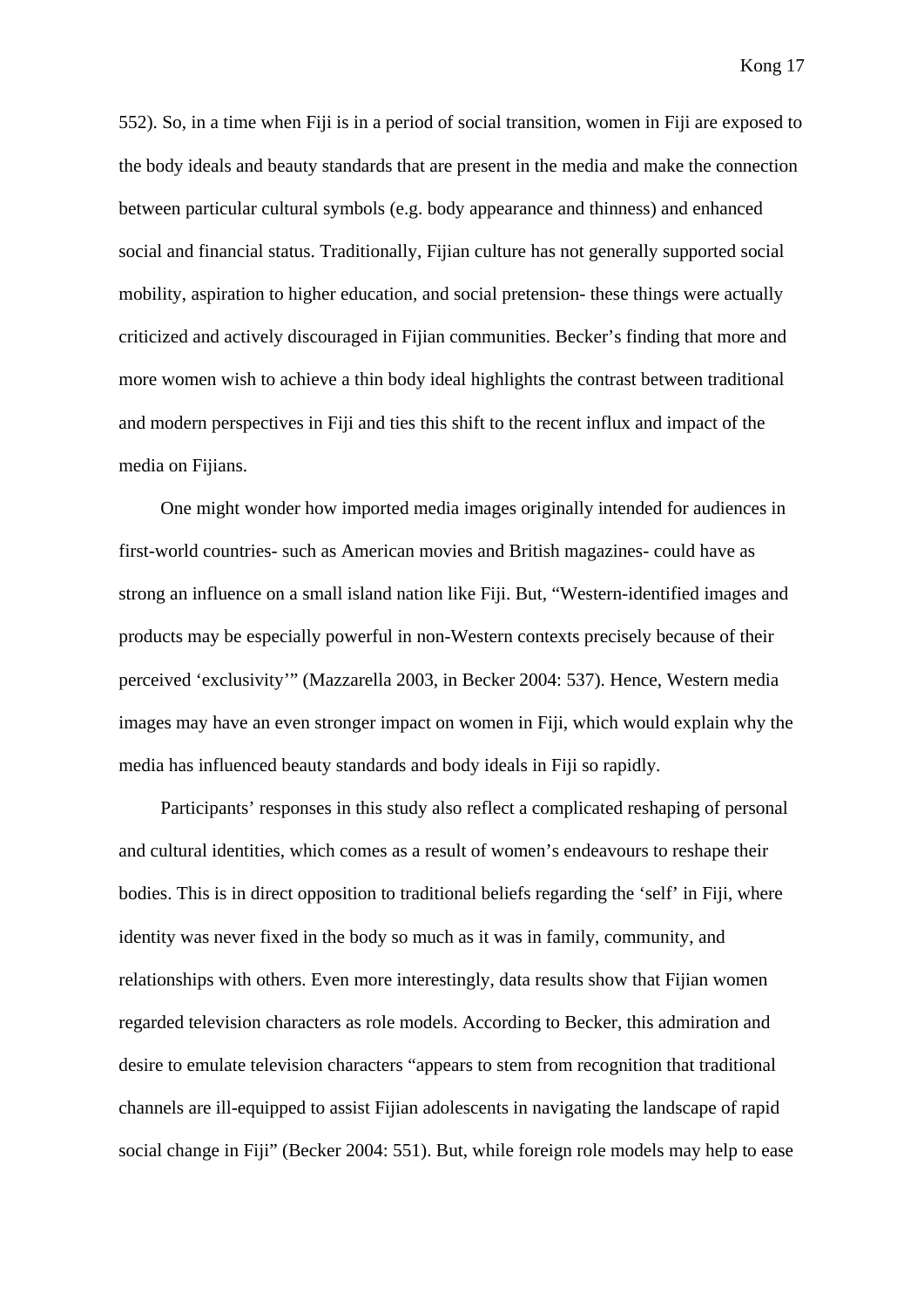the tension that commonly exists in a society with a shifting social context, it has also undercut the traditional Fijian ways of understanding and forging one's 'identity.'

# *Body Image & Beauty Ideals: Where Fiji is Today*

My data analysis will take place in two parts. *Part I* will review responses from the quantitative questionnaire component of my research. *Part II* will review responses from the qualitative interviewing component of my research. I will discuss trends that I found amongst all of the women I interviewed, differences in responses with respect to race, and comparisons to Anne Becker's previous body image research findings in Fiji.

#### *Part I: Quantitative Data Analysis*

 Thirteen female participants completed a 5-page questionnaire (Appendix A) with questions regarding personal information, degree of media exposure, body ideals, body satisfaction, and beauty standards in Fiji. When asked to name favourite music artists, actors, actresses, and other celebrities, all 13 participants were able to name at least 3, indicating that there is a high level of awareness and exposure to celebrity culture via the media. American celebrities were mentioned by all but one participant, which indicates a high level of exposure to imported images of celebrities and cultures. Of the 6 Indian women participating in this research, 5 listed Bollywood actors and actresses. Interestingly, none of the non-Indian participants listed a single Bollywood celebrity, which indicates that Bollywood culture is targeted primarily to an Indian audience; Hollywood culture, on the other hand, is targeted to all races. The most popular female celebrities listed were: Catherine Zeta-Jones, Hillary Duff, Rihanna, Shakira, Angelina Jolie, Avril Lavigne, Beyonce, Jessica Alba, and Katie Holmes.

 Almost all participants (12) reported reading the *Fiji Times* on a regular basis; some also read *Fiji Sun*. Many read magazines, the most popular one's being: *Girlfriend*, *Fiji Living*, *Woman's Day, Dolly, Total Girl,* and *Cosmopolitan*. Almost all reported watching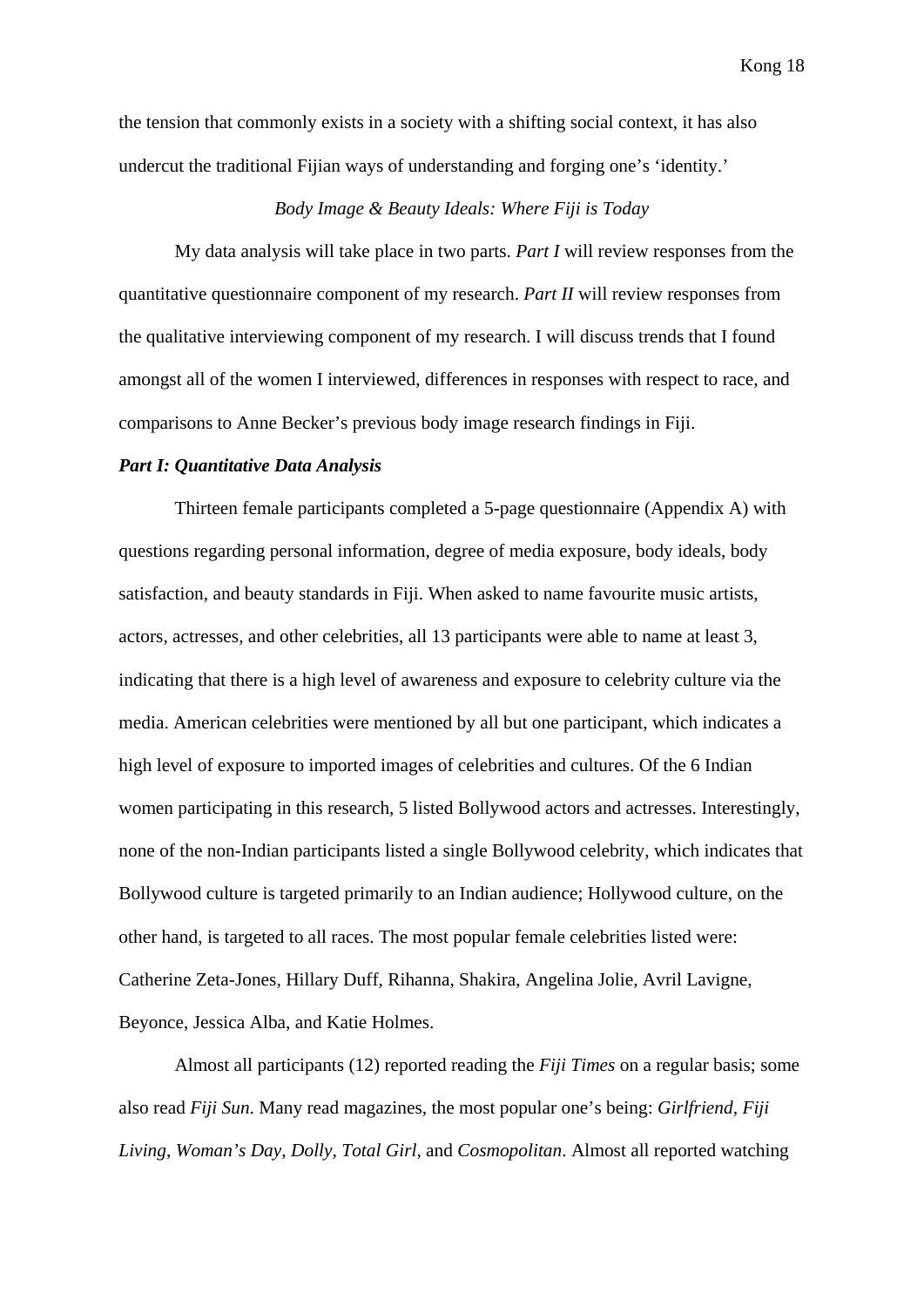television shows regularly as well; the most commonly listed programs were: *Smallville*,

*Shortland Street*, *Amazing Race*, *That's So Raven*, *Prison Break*, and *CSI: Miami*. These

responses indicate that all 13 participants had easy and frequent access to various media

channels: magazines, television, movies, newspapers, and music.

When asked what was thought to be the biggest influence on body image ideals in

Fiji today, 11 participants said that the media has the biggest influence:

"It's always available to people and people try to be like their favourite celebrities."

"The media is a powerful tool that influences teenagers."

"Many young people would love to have a beautiful image, adorned with the latest fashions which they have seen on television and magazines."

"Times have changed, as well as the people of Fiji today…kids, teenagers, and young adults are being influenced by the media and peers…they copy the lifestyles of celebrities, the way they dress, and the way they look, especially their weight and body image. More girls want to look sexy, slim, and fashionable."

"The television influenced me on how to take care of myself and how to feel good."

Six participants also said that peers have a strong influence on body image and beauty ideals today:

"That's who we are around the most. You try to fit in."

When asked whether participants ever felt pressure by anyone to gain or lose

weight, some said that they never experienced such pressures. However, 7 of the participants did feel pressured; 3 to gain weight and 4 to lose weight. Of the four that said they felt pressured to lose weight, 3 were Indigenous Fijian Women. All 3 of the women that felt pressured to gain weight were Indo-Fijian women.

When asked to describe the ideal body type, an overwhelming majority listed the words "slim" and "tall," but interestingly, most of the comments indicated that being slim or being curvy was not acceptable; one had to be "just right":

"tall and slim"

"Slim, but not skinny"

"Slim and about average height."

"Slim, not too tall, not too curvy."

"Your height and size should match."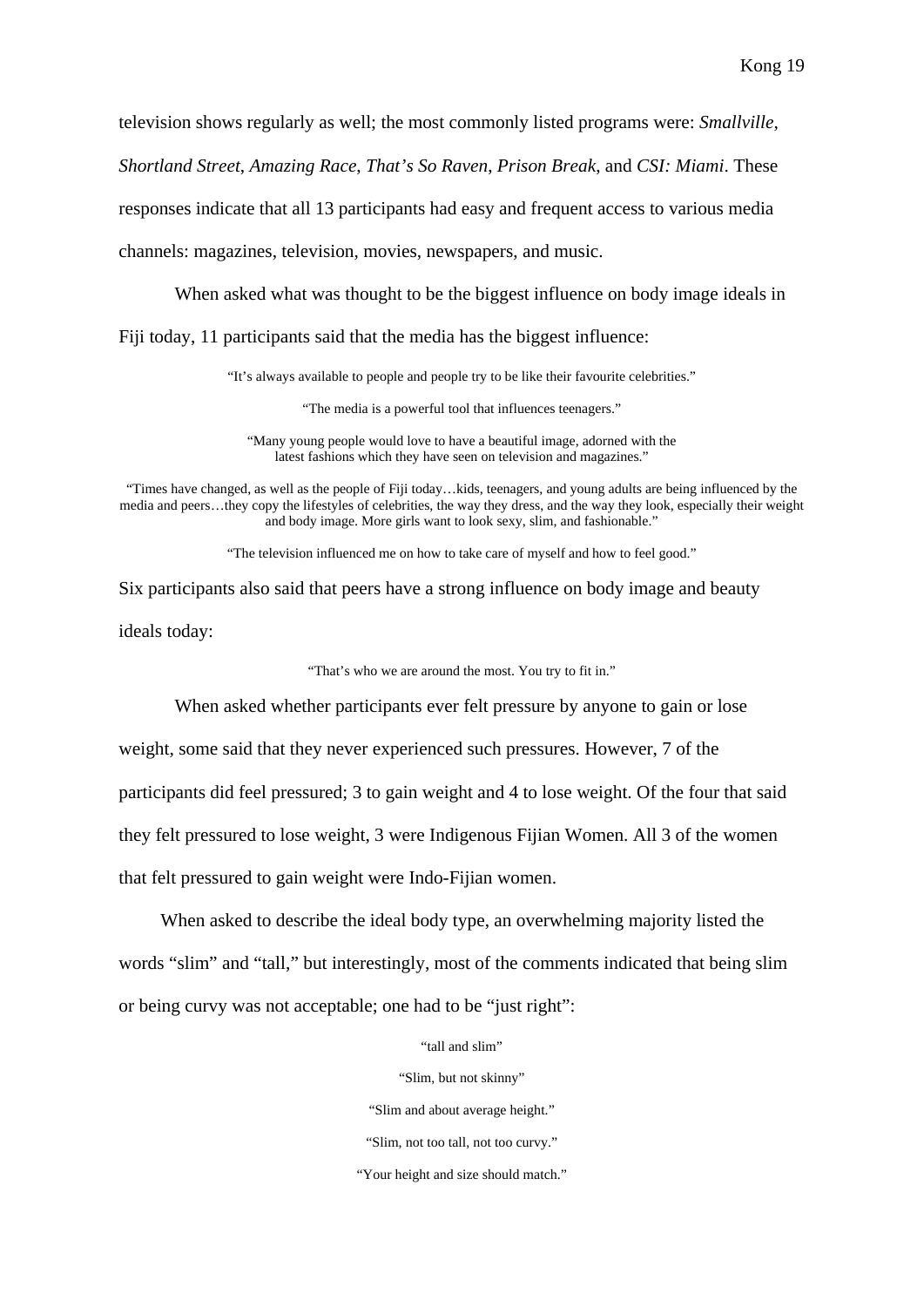"Not too slim and skinny…fit, and everything you wear looks good and healthy."

"Slender. Not too skinny, and not too overweight- just right."

"Slim, tall, with long, straight brown hair and blue or light brown eyes."

"Being Slim, but healthy."

When asked, "Do you think most of your peers feel happy with their appearance?," 8

women responded "No," suggesting that many of their friends wish they could be thinner

and lose weight, or wished to have prettier features:

"They want to lose their weight and become skinny goats!"

"Definitely not. They always wish they could go slim."

"No! They are always told 'your too fat' or 'your too skinny' and it does get to their heads, messes with their self-esteem."

"My peers love their food, but watch what they eat. They are health freaks! They're appearance is important to them."

When asked to describe the typical Indigenous Fijian body type, answers were

consistent. Many felt that Indigenous Fijians tended to weigh more than Indo-Fijians.

Several also noted that most Fijians have frizzy or curly hair:

"Heavy weight- fat or fit."

"Some are like Indians, but mostly Fijians are quite fat – their weight might be 60-70 kg."

"They are mostly built, huge body structure, weigh more, and have frizzy or curly hair."

"Usually fit and they look good with long hair."

"A traditional Fijian style of dressing and hair, most have a healthy weight."

"They are of average height and weight and they look bold."

"Broad, tall, dark-skinned, and frizzy hair."

"Usually overweight and obese."

"There are two kinds: those that are beginning to look like Indians, dieting and looking slim. But, some are becoming weight conscious and looking anorexic. The other half seem not to care and are proud of how big they are. Some are big and fat."

When asked to describe the typical Indo-Fijian body type, answers were also

consistent. Many felt that Indo-Fijians generally weighed less than the average Indigenous

Fijian:

"Light weight. Slim, fit, and good looking. Some are fit while others are skinny."

"Not too slim and not too fat, just average. Weight is around 50-60 kg."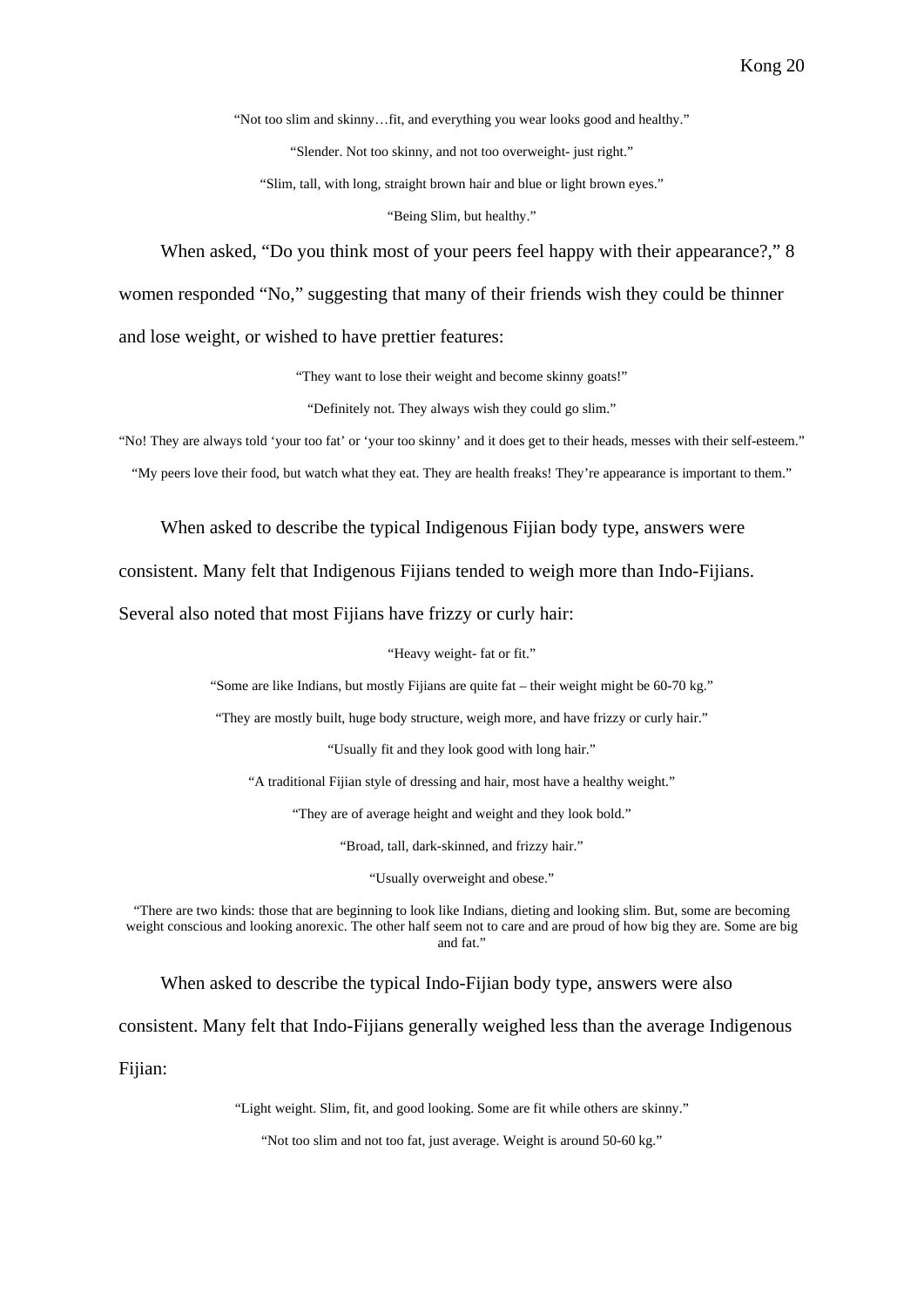"Mostly slim to medium weight. They generally have straight to wavy hair, skin color is fair to dark brown, and they are not that huge in build."

"Usually slim, but some are fit. They have long black hair."

"They are mostly slim, not obese, and are very stylish."

"They are usually short and skinny."

"Tall, skinny, dark-skinned."

"Usually thin and slender."

"They seem like strong, but fragile in a way. Very light in weight."

In the final section of the questionnaire, more in-depth questions were asked,

including, "What does it mean to have a good life?" Participants generally had a lot to say

in response to this question. While some related the "good life" to food, exercising, and

appearance, most said that having a good life meant being happy with what one has, having

money, being satisfied with oneself, and living life to the fullest:

"Enjoying your life to the fullest"

"Eating all you want, exercising, and having fun in life. Being ready for everything that comes your way."

"Being happy with your life. It's not that no one has problems, but we have to understand it. Life is given once, so we have to live it to the fullest. Understanding your life is the most important thing."

"Being happy with your family, relationship, job, friends, and religion."

"To have friends who care about you and are always here to give good advice. Having a good life means to have family members always there for you. It means you are loved."

"Less responsibilities, adequate incomes, and nice family and friends."

"To be able to look after yourself and the people you love. To have the people you love around you. To achieve your goals and be successful in life. To be independent."

> "To be satisfied with the way you look, feel, and with all that you have around you." "To have the right choice and decisions…freedom."

"Good family, good house, to enjoy life to the maximum, to be happy with yourself. Feeling fortunate to have food to eat, clothes to wear, a house to live in, and water to drink."

"It means eating well with the right type of food that the body needs and also eating only the amount the body needs. It also means being well educated and having a good job…being well-off."

"To be happy with yourself and who you hang around with. It means being satisfied with who you are and to live with it…to keep healthy, see the goodness in others, don't hold grudges, show love and kindness to family and friends. *A good life is one where a person can smile more often than they cry*."

"What does it mean to be beautiful?" While more than half listed physical traits as

marks of beauty, almost all participants said that being beautiful was about more than just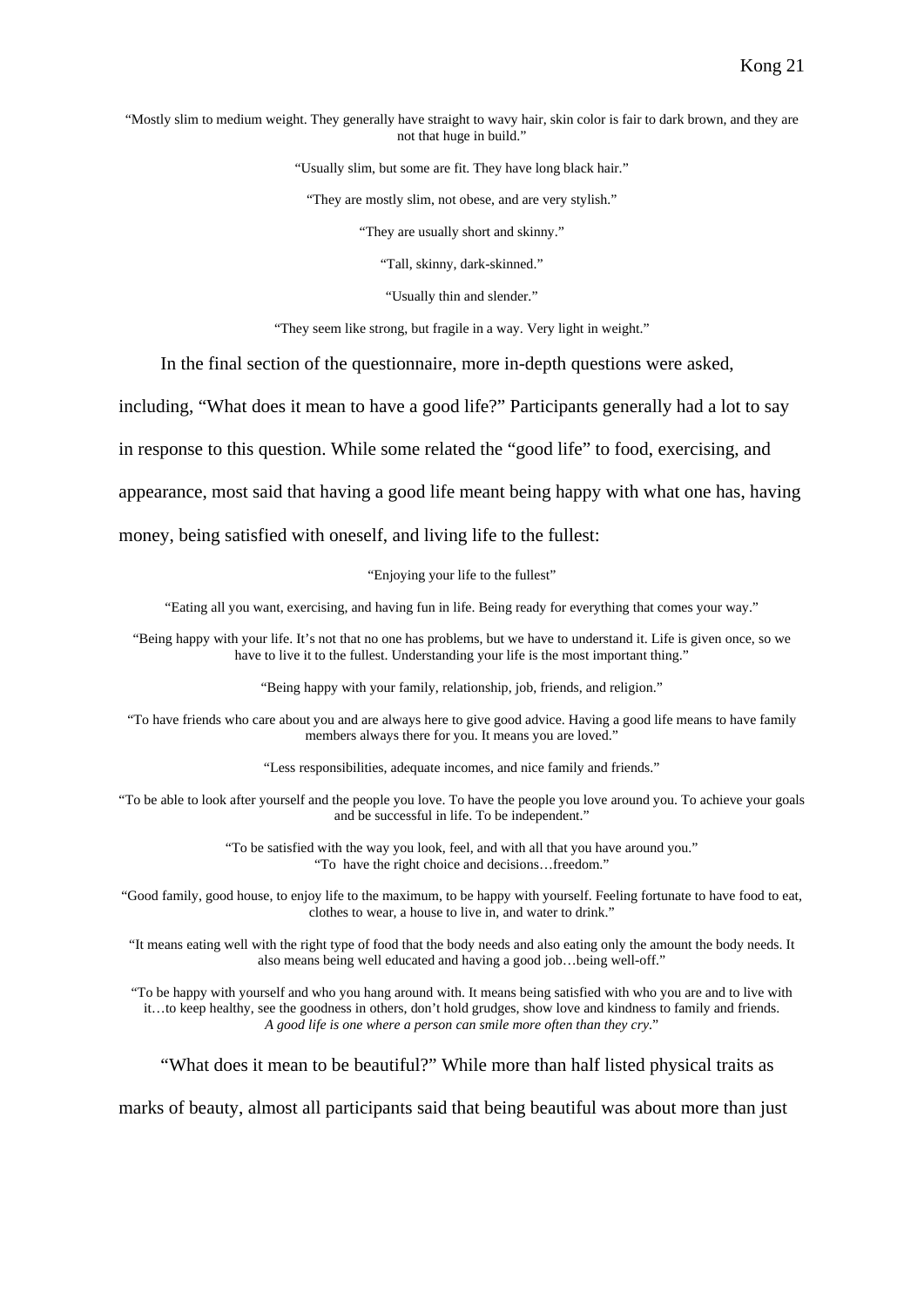#### looks. And, some participants suggested that inner beauty is the true definition of

'beautiful':

"Having a good body and nice hair"

"Slim, pretty, good features, smiling, and always fun-loving."

"Beautiful is to be not just slim but also to be happy."

"It's not just physical appearance…but the personality, attitude and the person as a whole."

"To be happy, always smiling, very humble, and making people's day even better. To be beautiful means to feel good with what you're wearing and always be willing to try something new. To have a good heart…always honest."

"Being cheerful with a body that is desired by most; being fair."

"To be kind, loving, caring, and honest. To be yourself and not someone people want you to be. To be positive minded and look at the positive side of things."

"It's not how you look from the outside, but rather, what's really inside. Being beautiful is just being simple."

"That you have a good heart and a smiling face."

"It's not only being beautiful on the outside, but on the inside. *I think everyone is beautiful in their own unique way*."

"It means to be happy with who you are regardless of what others say about you. Some people relate beautiful to people who keep up the latest trends in fashion. But for me, everyone is beautiful in a way whether it is through their looks or personality. *Everyone is beautiful*. The ones that stand out are the ones with inner beauty."

*"Let beauty enhance your knowledge and wisdom."* 

And finally, I asked, "Do you consider yourself to be a beautiful person?" Most of

the participants did feel that they were beautiful; although, not always on the basis of

physical appearance. Several participants suggested that they felt they were beautiful

because of who they were on the inside. A couple also gave answers alluding to religious

beliefs that one must be happy with who they are because they are God's personal creation:

"Yes I do. I am fit, pretty, got beautiful featured and make life happy for everyone. I am happy- that's what makes me beautiful."

"A lot of people tell me I'm pretty, but I also know I am able to get along with people easily. I have two beautiful parents, so genetically I think I am beautiful too."

"Yes I do. I feel good with whatever clothes. I am very confident and a very outspoken person. I do not care about other people's negative opinions."

"Not really. Nobody has actually said that before."

"Yes, because I know that God has created me perfectly, and that I am God's masterpiece. I have respect for others and know that I am loved by family and friends."

"Absolutely, because God made me. I like who I am and what is within me. I am so happy and proud to be a person that I am today."

"Yes because I have people that love me."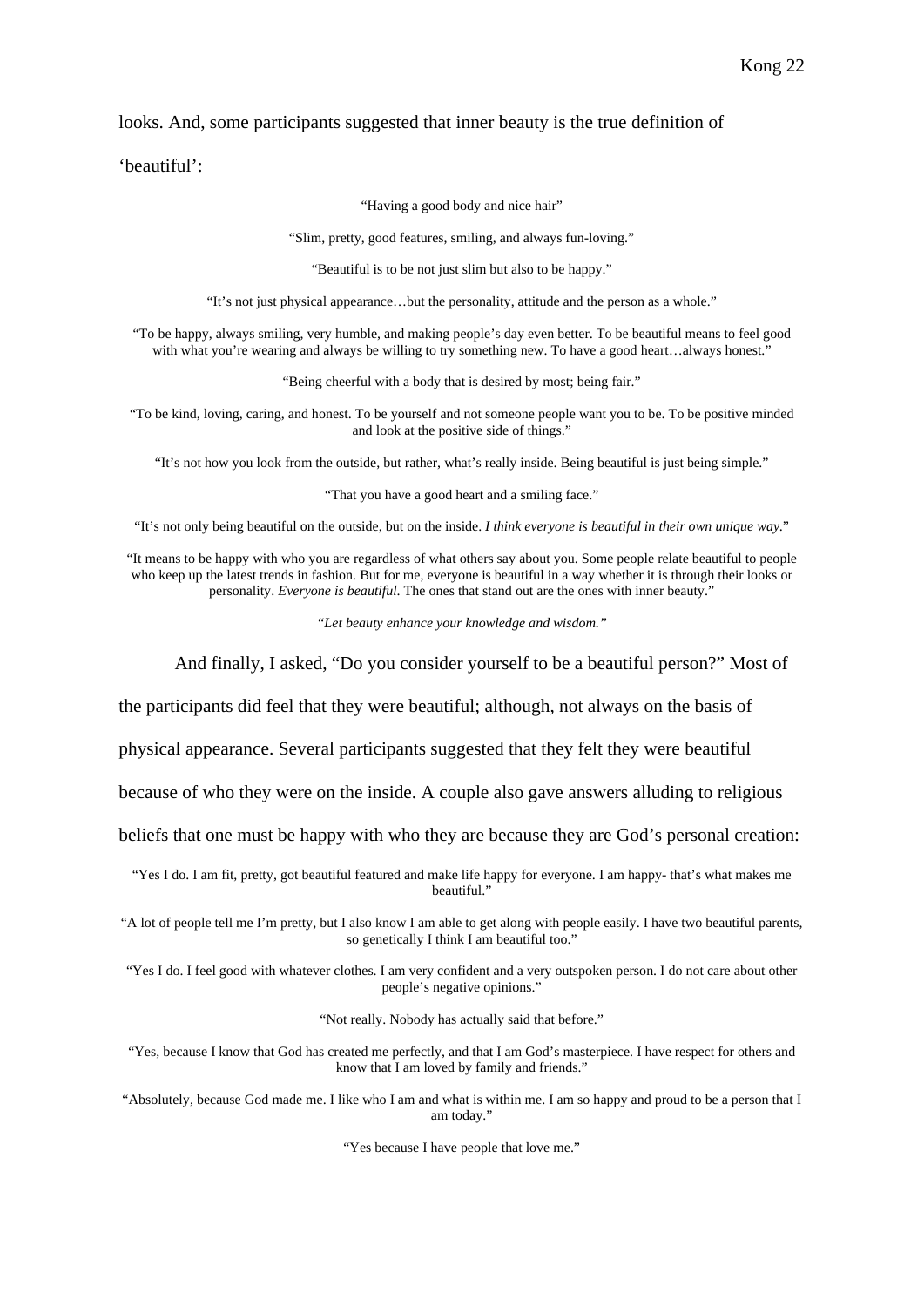"Yes on the outside. But, that doesn't mean I am more beautiful than any other one. I don't think I am totally beautiful on the inside because….like the saying goes, 'actions speak louder than words.'"

"I'm close to being a beautiful person. I still haven't developed fully my inner beauty. I still have a number of bad qualities I'd like to get rid of. But, matter of factly, I think I have a great body."

*"If one feels beautiful, they are beautiful."* 

#### *Part I: Quantitative Data Analysis*

 After participants completed the questionnaires, I interviewed each of them; in total, there were 3 group interviews and 5 individual interviews. I asked the same set of focus questions to guide the conversation, but asked additional questions depending on the ways in which the participants responded to the focus questions. All participants said that they typically have conversations about body image and beauty with their peers. Conversation topics include what celebrities are gaining/losing weight, which peers are beautiful or have good figures, and feelings about their own bodies. When I asked if participants felt there was a particular body ideal, all 13 participants said that most- but not all- people wanted to look thin. A majority of participants also felt that older generations of women did not face the same pressure to be thin or to look a particular way.

When I asked them why, all participants said it was due, at least in some part, to the influence of the media and modernization. 12 out of 13 participants also made comments relating thinness to the desire to be fashionable and wear nice clothes. Eleven participants said that the desire to be thin came in large part as a result of wanting to attract males. The following dialogue took place during a group interview with 4 Indo-Fijian women:

**Participant 1:** Girls nowadays, they want guys to be attracted to them. That's why they care about their bodies. **Participant 2:** If they wear good clothes, they can attract good guys.

**Me:** But don't you think women have always wanted to attract men, even in previous generations?

Participant 2: Well, in the old days, there used to be arranged marriages, so it...

This exemplifies the pressure to look good in order to attract male attention and be considered suitable for marriage. It also shows that change has occurred not only in terms of media exposure and beauty ideals, but also by the ways in which women and men interact with each other and the roles that both genders are excepted to assume today.

**Participant 3:** So it didn't matter if you were fat, slim, or whatever. You'd get married either way. But now, it's like your searching for your own partner.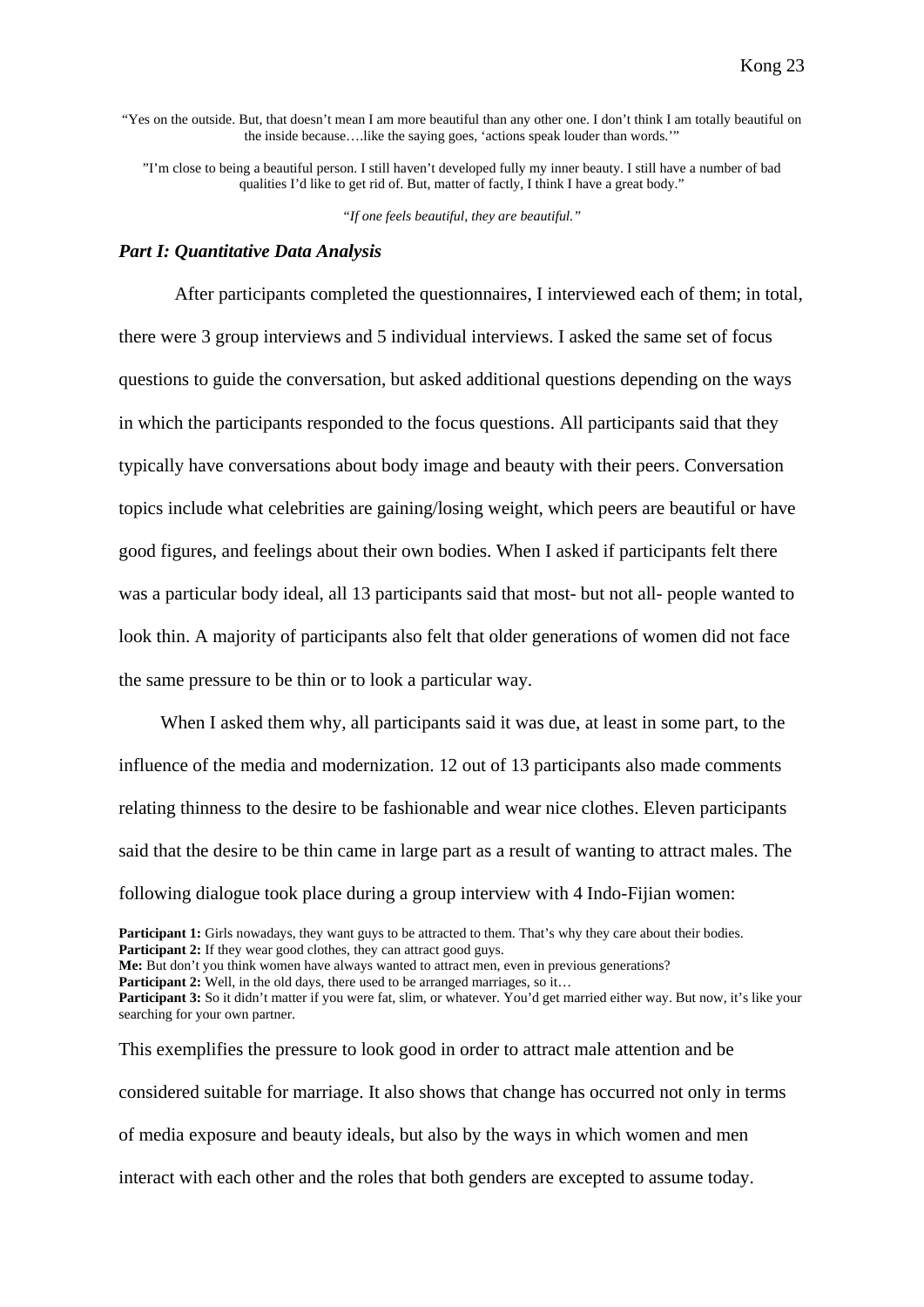Upon discovering that participants felt the media played a large role in the change of beauty ideals, I asked most of the participants why they felt the media had such a strong influence; why did being 'beautiful' become so important? The following are samples of

how participants responded:

"Well, if you're beautiful, other people will talk about you. I see a pretty girl and think, 'She must have a good looking guy because she's pretty."

"Kids our age watch a lot of T.V. When they see a beautiful girl, they want to look just like that."

"Celebrities have such an influence because they are well known and in the spotlight and people want to know more about them. They just get recognized. And, that's what people want…to make an identity for themselves in this world."

"I think it's bad that people want to look like celebrities because girls cut back on their food. That isn't healthy."

I also asked participants whether they felt there were any differences between Indo-

Fijian women and Indigenous Fijian women in respect to appearance and body ideals.

Overall, participants said that Indo-Fijian girls are thinner and more concerned with their

appearance. However, some alluded to the notion that Indigenous Fijian are beginning to be

more interested in fashion and achieving a particular beauty ideal, usually by going on a

diet in order to lose weight:

"I think Indian girls have better body image. But, some Fijian girls have a really nice figure and wear clothes to stand out and stuff."

"Fijian women don't really stay on diets. Indian women do."

"To get their weight down, Fijians exercise and stuff. With Indian girls, they think the only solution to lose weight is dieting and not eating as much food...maybe because food for Fijians plays a really, really big part in their lives."

"When you compare Indians and Fijians, Indians don't need to exercise because they work very hard in their daily lives, so they don't need any more exercise."

"I reckon Indian girls would actually want to look slim, probably more like a model body. But a lot of Fijian girls, they want to look big. Even some of my guy friends who like islanders, they like it when girls are big, I don't know why. They don't care if they are big, but they don't like it when girls are too slim."

"Indians are really influenced by Bollywood, and the Bollywood girls are really pretty. But that's only because they put on so much makeup. Yea, but most of my Indian girlfriends wan to look like Bollywood actresses- to be stylish, slim, have a good body."

"Fijian women my age- like in their 20s- I think they are really influenced by rap and hip hop and stuff…like Beyonce's kind of music…I've seen a lot of them change the way they dress so nowadays they probably want to look like those types of images. Not so much like a model, but you know. The older generation doesn't really bother or care as much."

"Indian women I associate with being skinny, I don't know why. They are more influenced by the media because they are into fashion and material things. And also, they have Bollywood to influence them."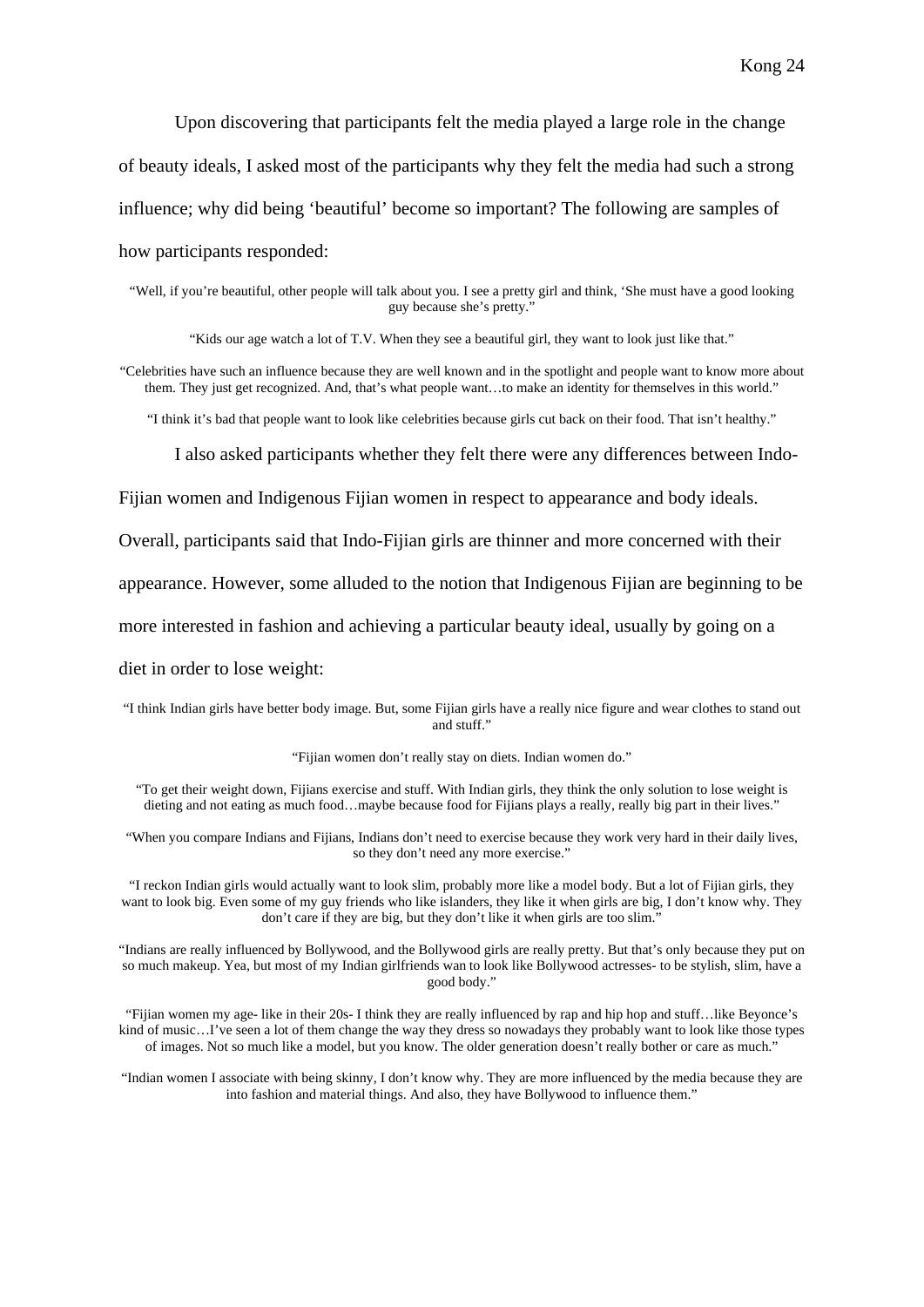These responses indicate that Indo-Fijian women are highly influenced by Bollywood and

the fashion industry, and therefore, are at a higher risk for being influenced by the media.

While Indigenous Fijian women have traditionally felt less of a need to look thin and to

care about fashion and appearance, the responses from participants in this research project

indicate that as Fiji becomes more modernized and people are more influenced by the

media, they are beginning to diet and strive to look thin and fashionable as well.

Finally, I asked several participants whether they felt the 'body ideal' could change

in the future; or, would people always want to look thin. Here are a few of the responses:

"It depends on how the media portrays people. Like, if they portray slim people as the prettiest, people will want to look like that. But, if they portray a thick girl as beautiful, then people's minds will begin to shift. So, it's all about how the media portrays people."

Participants generally felt that if the media changed the images and messages it was sending to women, women would begin to change the way they thought of their own bodies and what they regarded as "beautiful."

#### *Comparative Analysis of Results to Past Research*

 During her research in the late 1980s in Nadroga, Anne Becker found that twothirds of Fijian women were either overweight or obese. Interestingly, of the women who were either overweight or obese, 54% wanted to maintain their weight and 17% wanted to gain more weight (Becker 1995: 91). These statistics show that there was a high level of satisfaction amongst women in regards to their weight and appearance. However, when I asked participants in my research whether they were satisfied with their current weight and/or appearance, 54% said they were not satisfied. This shows that today, women in Suva, Fiji are much less satisfied with their weight and/or appearance. This may be due to living in a city with access to media and technology, as well as changes in body ideals over

<sup>&</sup>quot;I reckon that the media, if there were more awareness programs, and if people showed that you don't have to be super slim to be a model, you can be beautiful. You don't have to look flashy…I mean, I've actually seen in some magazines that girls don't want to wear a bikini because they think they look too fat in it. But, this one magazine showed bigger girls in bikinis, which send the message that you don't have to be super slim to wear what you want."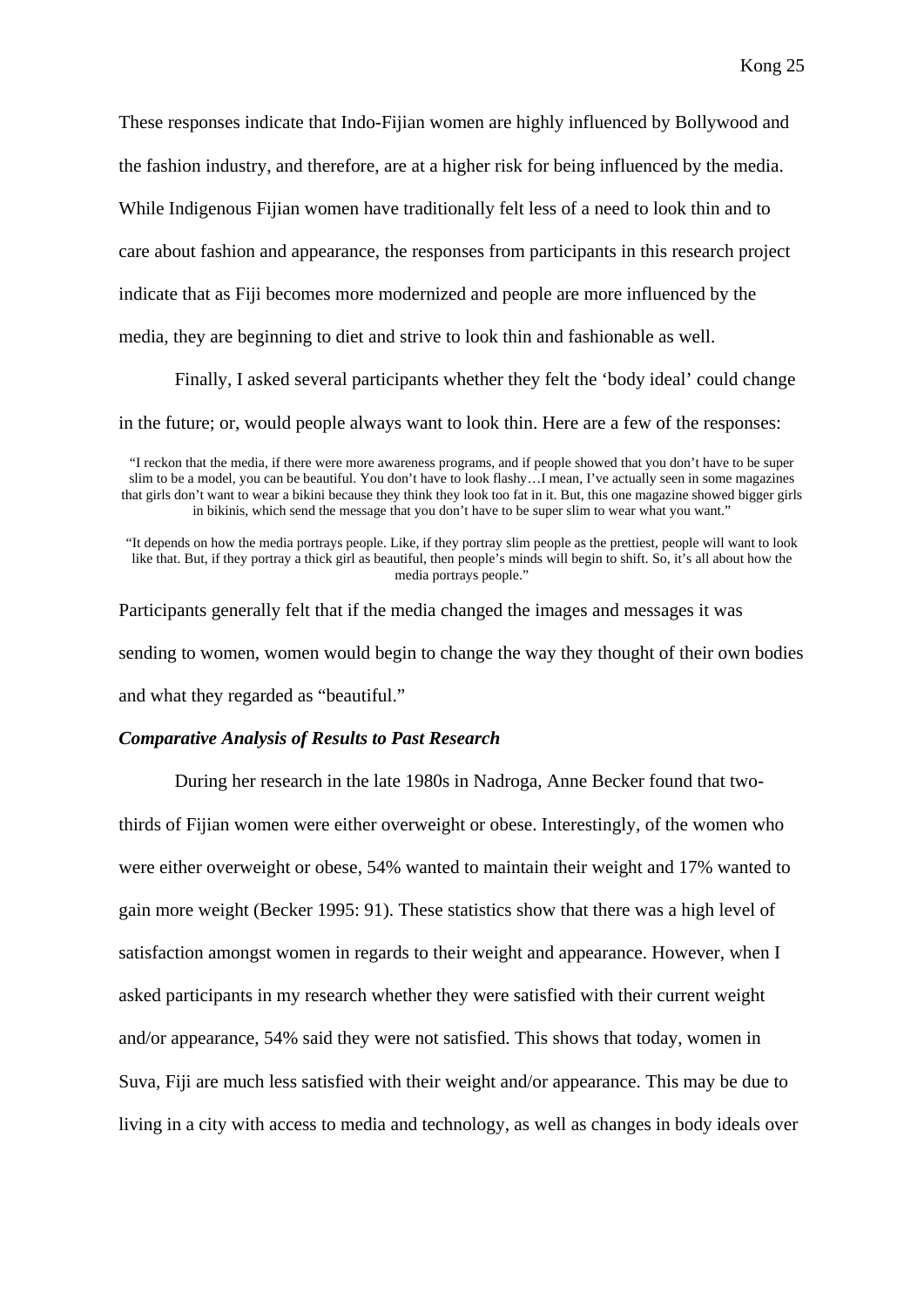the last decade. The inclusion of Indo-Fijian women in my research may also have impacted weight and appearance satisfaction results.

 During her study of four different villages around the Sigatoka region of Viti Levu, Becker used a body gradation chart extrapolated from Furnham and Alibhai's (1983) research in Kenya and Great Britain; she found that "regardless of age or present location in a village relatively proximal or distant to an urban area, women's responses reflected similar ratings of attractiveness for the range of shapes, with all groups responding most favourably to the midrange shape F (Becker 1995: 92)." So, Becker concluded that while it might be assumed that exposure to Western media and values might influence Fijian body and beauty ideals, her data did not support this finding. I wanted to see if women in Suva, Fiji would respond most favourably to midrange shape F as well, so I used the same body gradation chart in my research.

I found that 10 out of 13 of the participants of my research responded most favourably to the shape E, which is slightly thinner than shape F, the body figure that Becker's participants felt was most ideal. This finding indicates that the body ideal- at least in the city of Suva- is getting thinner, perhaps because Indo-Fijian women have a slightly thinner body ideal than Indigenous Fijian girls. Another reason may be that while Becker's participants lived near an urban setting, it does not necessarily mean her participants were influenced by the urban lifestyle as much as people who actually live in the urban capital of Suva are.

Finally, 29% of the women in Becker's study matched their "current perceived bodies" with their "ideal bodies" (Becker 1995: 96). But in my research, only 23% of women match their "current perceived bodies" with their "ideal bodies," which indicates a significant decrease in body satisfaction.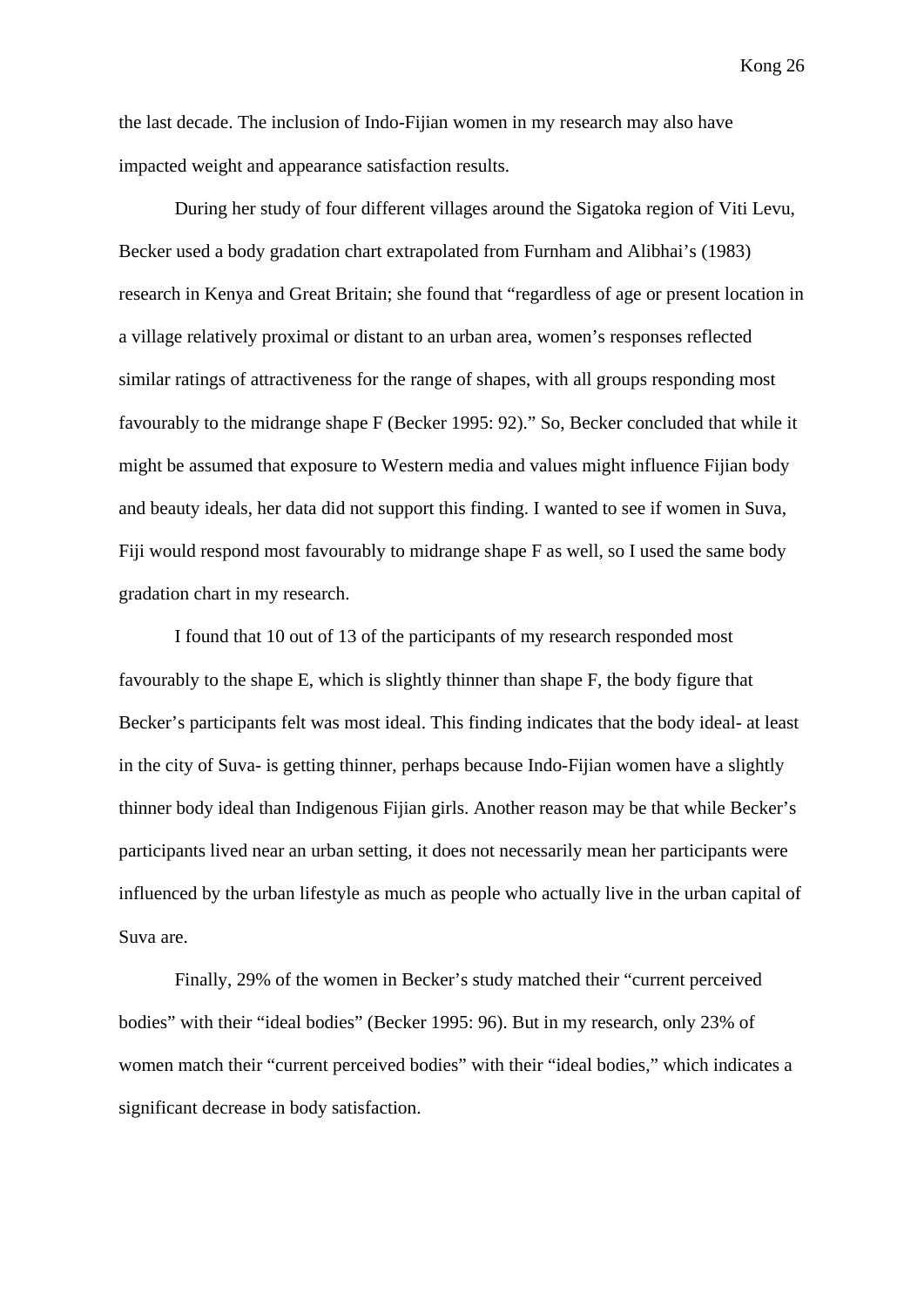#### *Additional Interpretation of Research Findings*

 Initially, my goal in performing this research was to study the differences between Indo-Fijian and Indigenous Fijian women in regards to body image and beauty ideals. But, my research took a turn in a different direction when I realized that there were more commonalities than differences between both ethnic populations in Suva, Fiji- at least on the topic of body image and beauty ideals. I was very surprised by the strong response I got from participants regarding the influence and detrimental impact that the media has on women, particularly younger generations of women.

Why is the body ideal in Fiji today different than the Fijian body ideal a decade ago? There are several possible explanations for this difference. First, unlike Becker's research, my research took place in Suva, Fiji's capital and the centre of technology, multiculturalism, and consumerism. All of my interviewees indicated that they felt the media was one of the most powerful factors in the development of this new, more Western beauty ideal in Fiji. In addition, I interviewed Indian Fijian women as well as Indigenous Fijian women. Many of my interviewees felt that Indian Fijian women were more heavily influenced by the media due to the popularity of Bollywood and a greater interest in fashion and outward appearance.

The sharing of cultures in the diverse city of Suva may be having an effect on Indigenous Fijian as well, which would explain why all of the interviewees felt that most young women in Fiji wish to lose weight, as being thin is the current body ideal. Unlike villages and small rural communities, cities tend to be more individualistic; there is a diffusion of dependency on family and a community when living in a city, as opposed to living in a traditional village. Within the city setting, people often live in a contained homes with their immediate family, surrounded by strangers or unrelated neighbours. Thus, living in a city creates a sense of individualism and independence, which is perhaps why the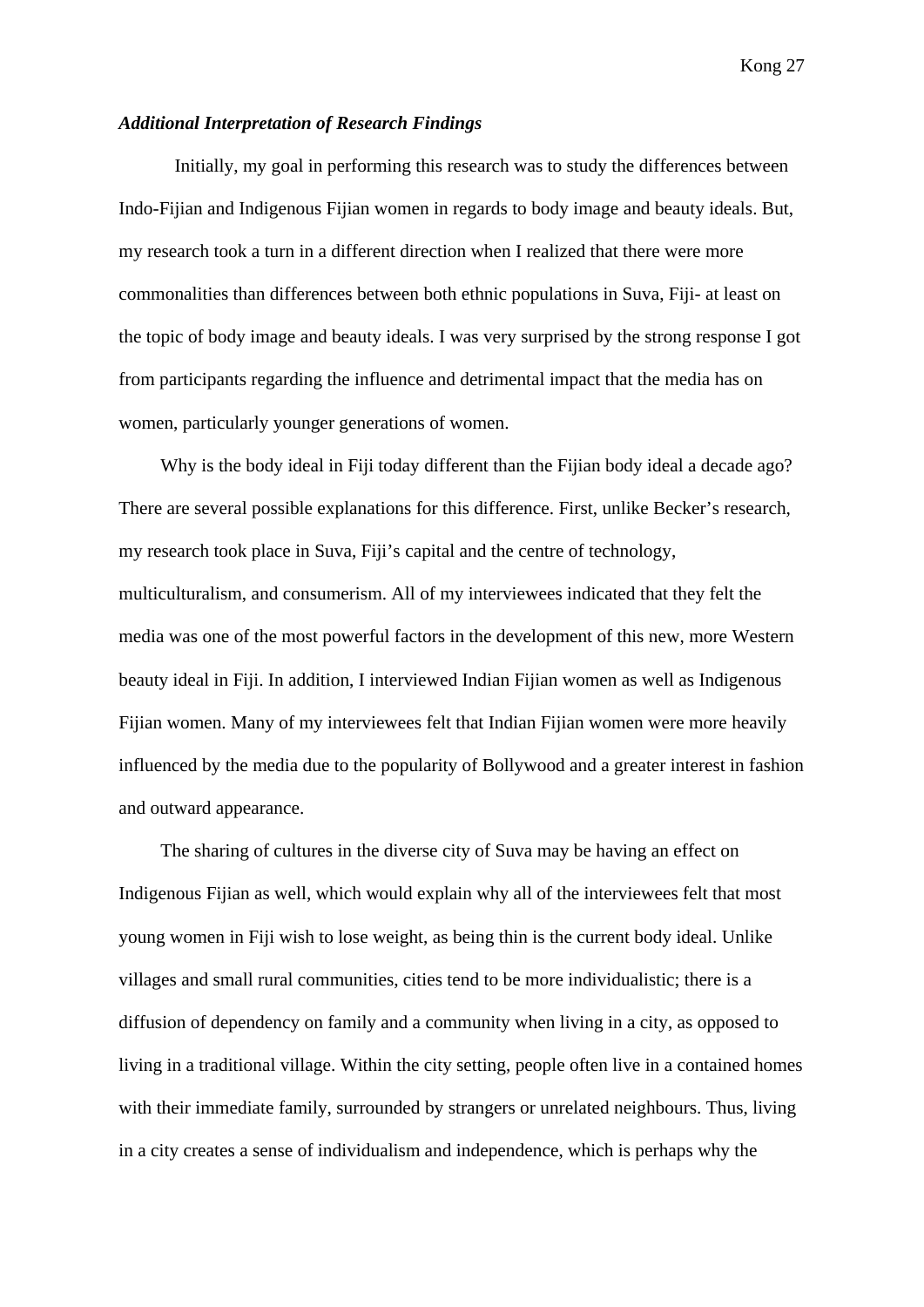"body" for Indo- and Indigenous Fijians in Suva is indicative of one's "inner self" rather than a symbol of one's community and family. In a rural community or village- less exposed to mass media, capitalistic values, and independence- the body is cultivated by and for family members as a symbol of their economic status, generosity, and ability to provide care. But, in a city setting, the body is left to be cultivated by the individual as a symbol of one's level of self-control, determination, and willpower.

In addition, researchers have suggested that women are more susceptible to developing problems with food, eating, and their bodies. A big part of this has to do with women's subordinate social position compared to men in a patriarchal society: "Women have been subject to patriarchal control of their actions historically and cross-culturally; one of the only areas free for expression of autonomy is within their bodies (Becker 1995: 81)." Women in Fiji may be concerned shaping their bodies is because it is one of the few ways in which women living in a patriarchal society can assert control of their personal lives.

Women are socialized to conform to a particular shape in order to be sexually attractive to and compete for men, who would allegedly take care of the economic needs of women (Blood, 44). This provides an explanation for why women in patriarchal third world countries, such as Fiji, are even more as risk for developing food, eating, and body issues. With the recent influx of media and technology in Fiji, it is easy to see why traditional values and body ideals are rapidly changing and giving way to the body ideals and images presented in magazines, movies, television, and the internet. This also provides an explanation for why Anne Becker found in her research in the late 1990s that while more Fijian women wanted to be thin than she discovered in her research a decade before, there was a lack of commentary about being thin to be attractive to boys. Unlike Becker's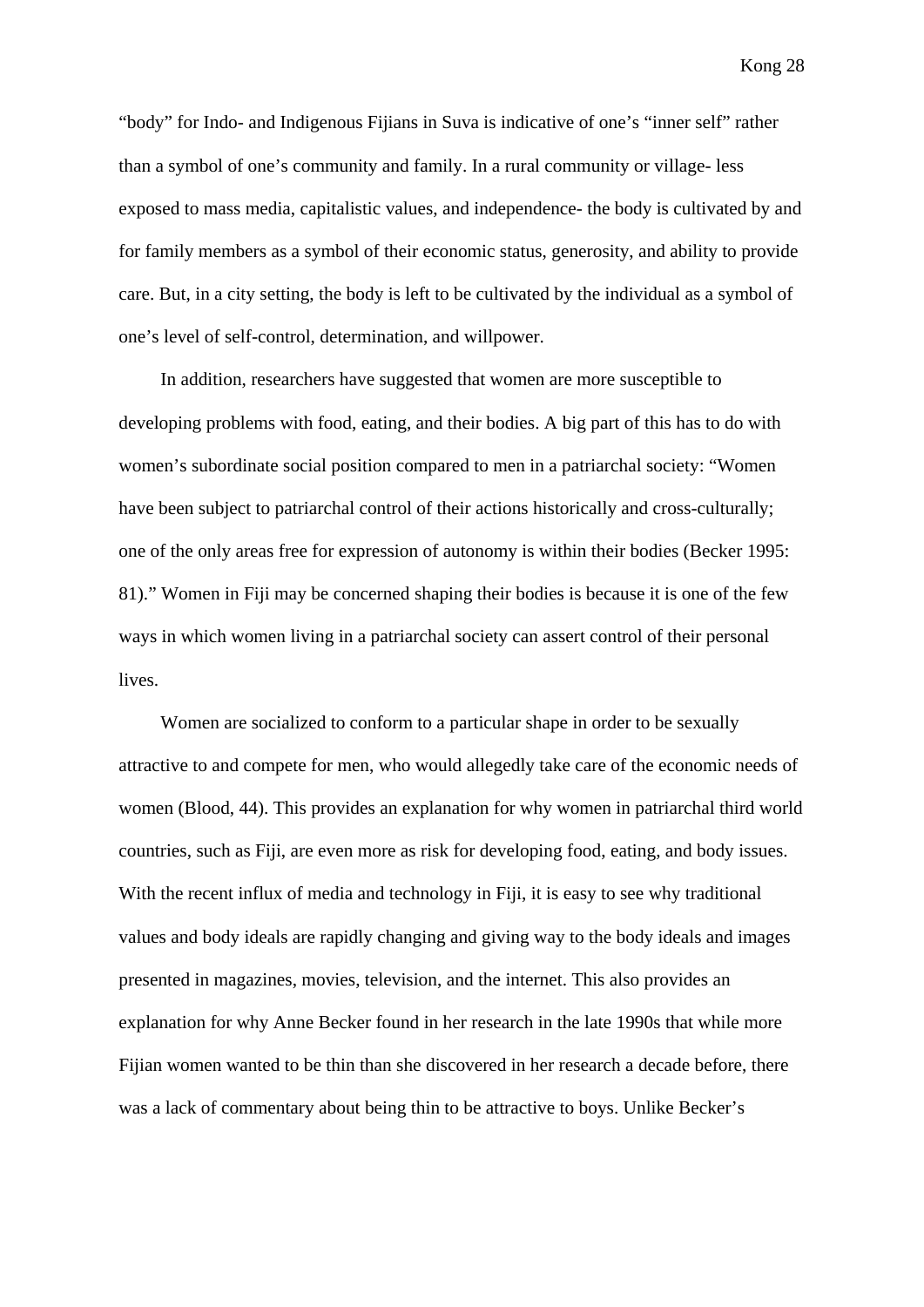finding, 92% of the participants in my research noted that a primary reason for wanting to look thin was to wear fashionable clothes in order to attract males.

#### *Conclusion*

At the heart of the desire to be thin and attain an ever strengthening solitary beauty ideal, Indo- and Indigenous Fijian women are beginning to strive for this ideal in order to seek a sense of autonomy in a patriarchal society; search for attention by attracting the gaze of others via external beauty; and, by controlling what little they can as a way of asserting themselves and feeling more closely linked to the qualities that the media associates with thinness- such as love, wealth, attention, and success.

With the influx of advertisements marketing products that will change ones appearance- from makeup to diet foods, the media creates and perpetuates a view of the body as "socially produced" and changeable, which makes it rather impossible for women to see their bodies as it really is, or to accept their bodies for what they currently are. Media images greatly impact women in Fiji today. These women, who perhaps feel socially and financially marginalized in a patriarchal third world country, "anchor their identities in widely recognized cultural symbols of prestige popularized by media-imported ideas, values, and images" (Becker 2004: 555). All of the young women I spoke to made this connection between media, newly emerging body ideals, and lowered self-esteem among females in Fiji. While the first step to change- which is awareness- has occurred, much needs to be done in order to avoid in Fiji what has happened in many Western societies as a result of the perpetuation of an unrealistic body ideal, largely by the media.

When compared to Anne Becker's body image research in Fiji almost 20 years ago, statistics from my research show an alarming movement towards body and appearance dissatisfaction. This could potentially lead to a greater number of women battling more serious body issues, such as anorexia and bulimia nervosa. In order to stop this from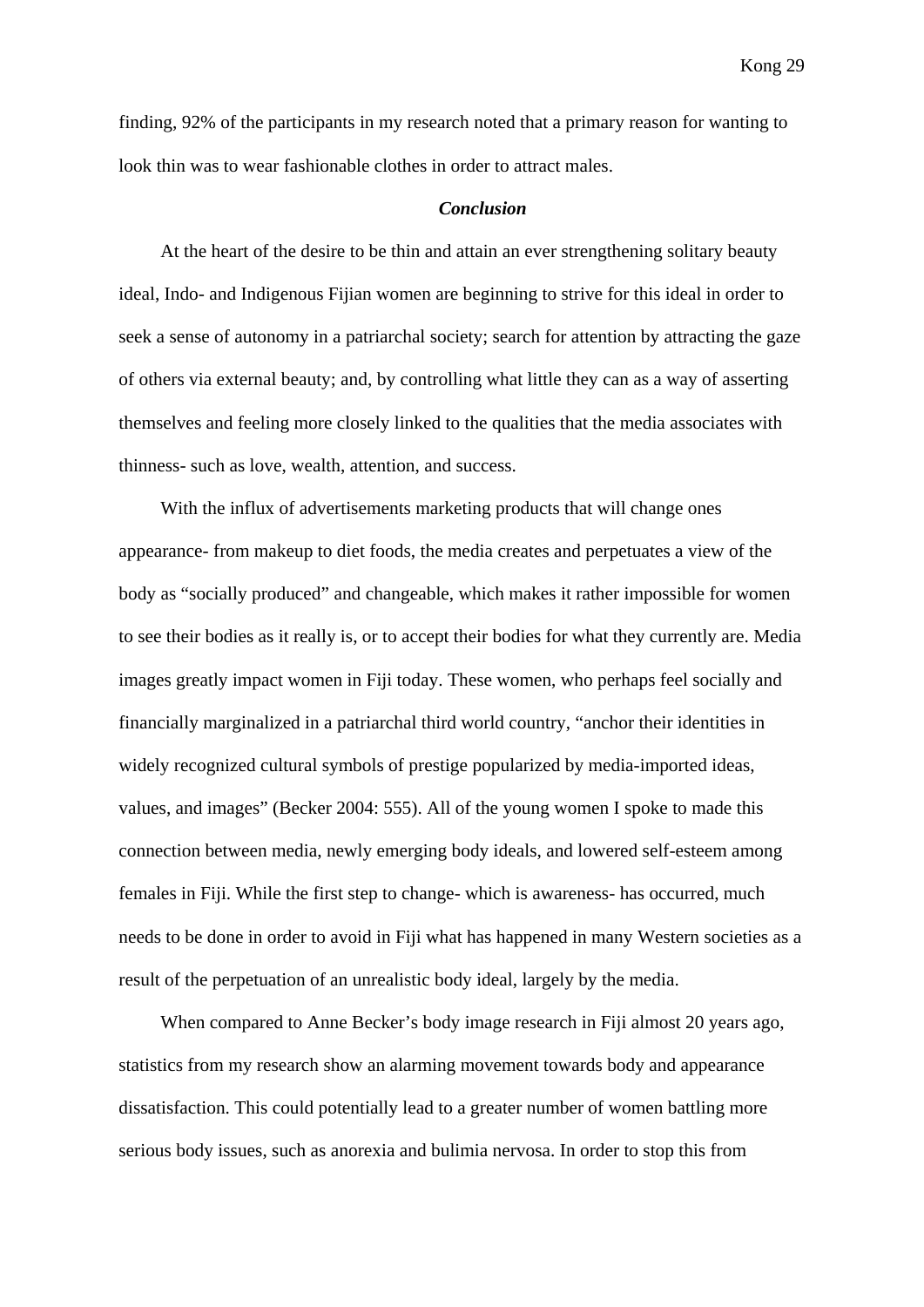occurring in Fiji, it is of crucial importance that women are made aware of the deleterious impact that the media can have on them. Potential ways of doing this is through media education in primary and secondary schools. Due to limited resources and funding in Fiji, a good place to start may be through media-awareness and healthy body image pamphlets and seminars hosted by various non-profit and women's organizations in Fiji.

Women in Fiji are already aware of the impact the media has on them. The continued influx of the media in Suva and other parts of Fiji is inevitable. However, with increased media awareness, the preservation of traditional Fijian culture and views of the 'body,' and the fight for more diverse images of beauty in the media, women in Fiji stand a chance of avoiding the body image and beauty ideal problems that are currently plaguing Western societies.